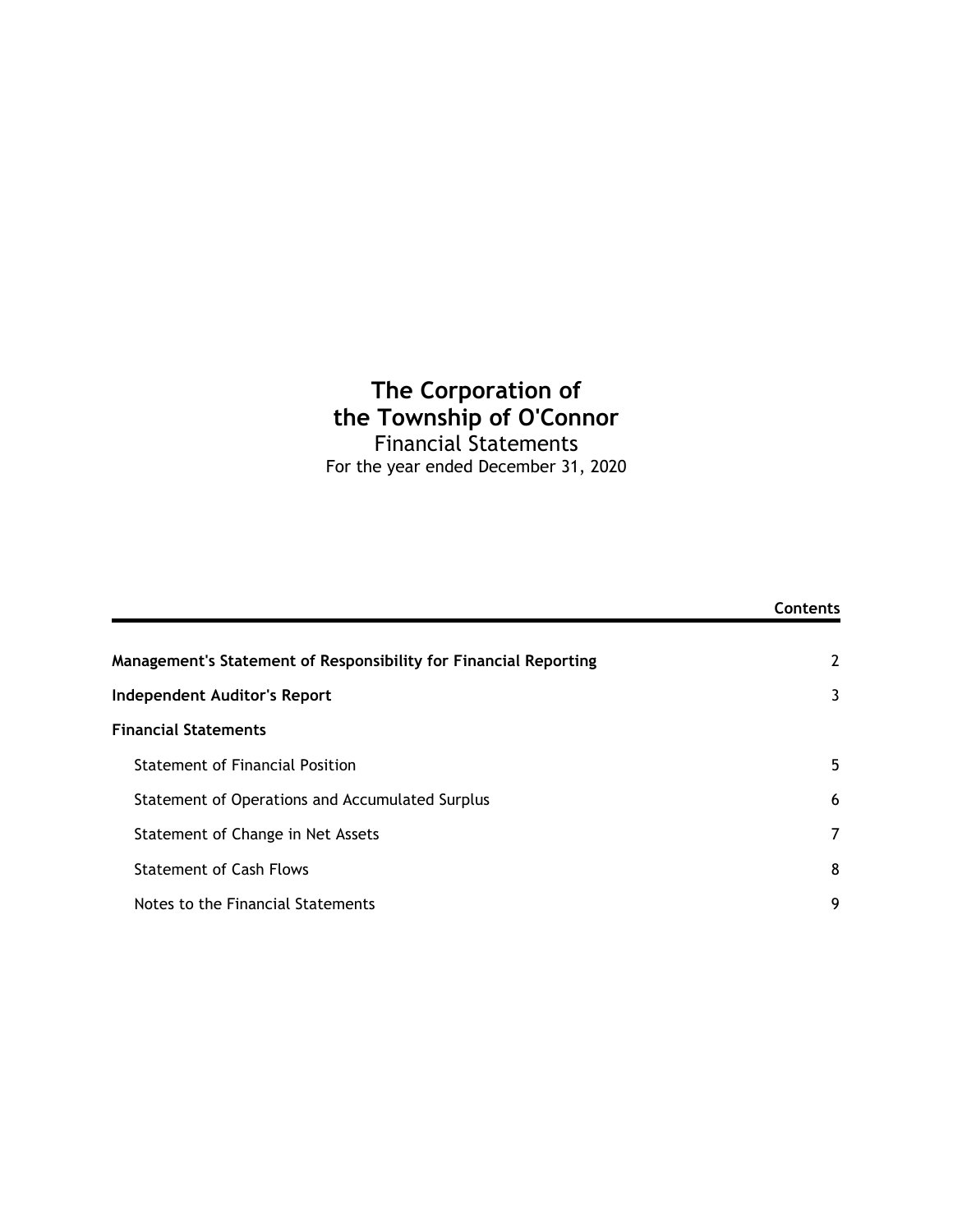# **The Corporation of the Township of O'Connor Management's Statement of Responsibility for Financial Reporting**

**December 31, 2020**

The accompanying financial statements of the Corporation of the Township of O'Connor are the responsibility of management and have been approved by the Mayor and Council.

These financial statements have been prepared by management in accordance with Canadian public sector accounting standards and include certain amounts based on estimates and judgments. When alternative accounting methods exist management has chosen those it deems most appropriate in the circumstances, in order to ensure that the financial statements are presented fairly, in all material respects.

In fulfilling its responsibilities and recognizing the limits inherent in all systems, the administration has developed and maintains a system of internal control designed to provide reasonable assurance that the Corporation's assets are safeguarded from loss and that the accounting records are a reliable basis for the preparation of the financial statements.

The Mayor and Council are responsible for ensuring that management fulfills its responsibilities for financial reporting and is ultimately responsible for reviewing and approving the financial statements.

The financial statements have been reported on by the Corporation of the Township of O'Connor's external auditor, BDO Canada LLP in accordance with Canadian generally accepted auditing standards. The auditor's report outlines the scope of their audit and their opinion on the presentation of the information included in the financial statements. BDO Canada LLP have access to financial management and the Mayor and Council of the Corporation of the Township of O'Connor and meet when required.

Mayor Roma Buob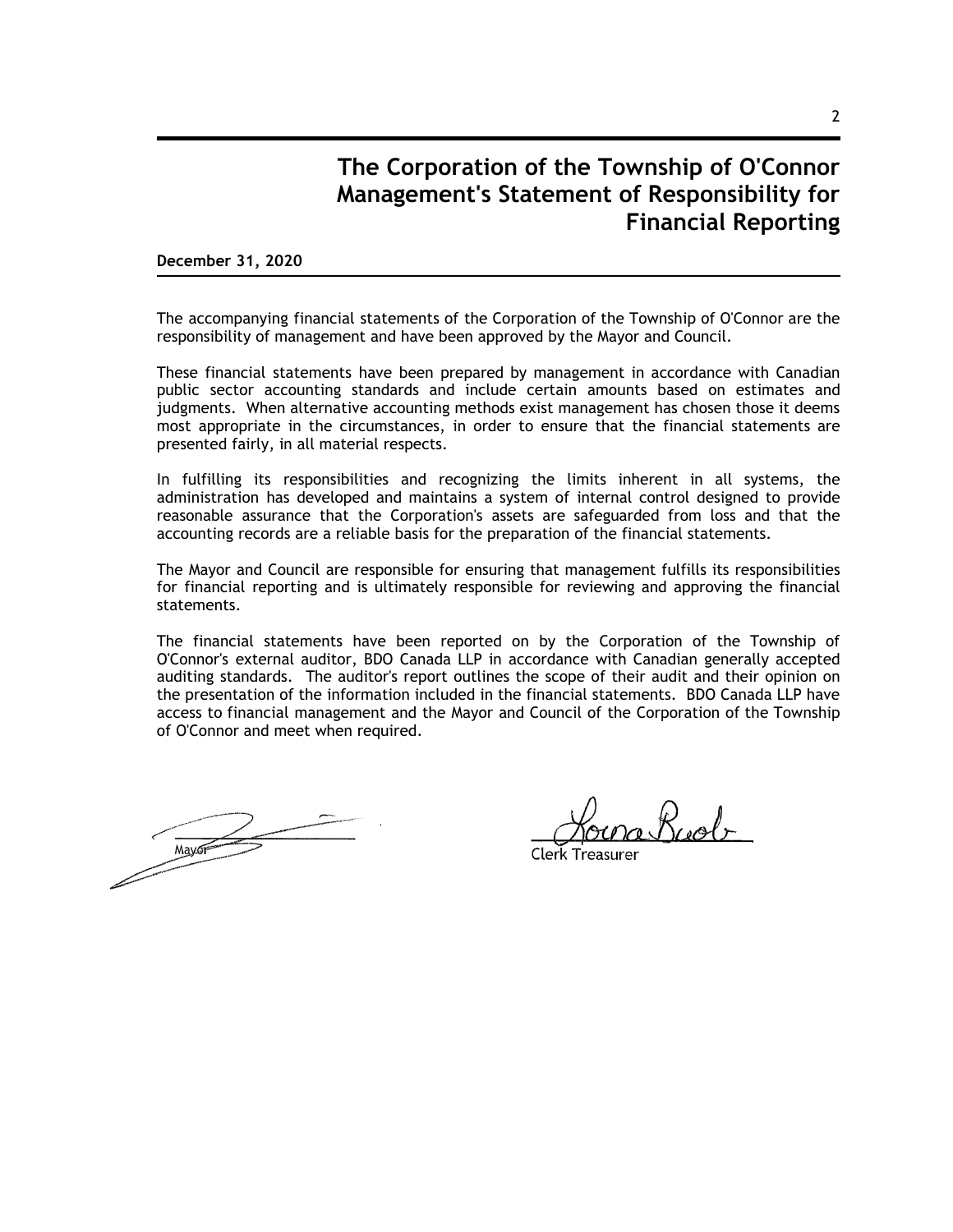

# **Independent Auditor's Report**

#### **To the Members of Council, Inhabitants and Ratepayers of The Corporation of the Township of O'Connor**

### **Opinion**

We have audited the financial statements of the Corporation of the Township of O'Connor (the Township), which comprise the statement of financial position as at December 31, 2020, and the statements of operations and accumulated surplus, change in net assets, and cash flows for the year then ended, and notes to the financial statements, including a summary of significant accounting policies.

In our opinion, the accompanying financial statements present fairly, in all material respects, the financial position of the Township as at December 31, 2020, and its results of operations, its change in net assets, and its cash flows for the year then ended in accordance with Canadian public sector accounting standards.

#### **Basis for Opinion**

We conducted our audit in accordance with Canadian generally accepted auditing standards. Our responsibilities under those standards are further described in the Auditor's Responsibilities for the Audit of the Financial Statements section of our report. We are independent of the Township in accordance with the ethical requirements that are relevant to our audit of the financial statements in Canada, and we have fulfilled our other ethical responsibilities in accordance with these requirements. We believe that the audit evidence we have obtained is sufficient and appropriate to provide a basis for our opinion.

### **Responsibilities of Management and Those Charged with Governance for the Financial Statements**

Management is responsible for the preparation and fair presentation of the financial statements in accordance with Canadian public sector accounting standards, and for such internal control as management determines is necessary to enable the preparation of financial statements that are free from material misstatement, whether due to fraud or error.

In preparing the financial statements, management is responsible for assessing the Township's ability to continue as a going concern, disclosing, as applicable, matters related to going concern and using the going concern basis of accounting unless management either intends to liquidate the Township or to cease operations, or has no realistic alternative but to do so.

Those charged with governance are responsible for overseeing the Township's financial reporting process.

#### **Auditor's Responsibilities for the Audit of the Financial Statements**

Our objectives are to obtain reasonable assurance about whether the financial statements as a whole are free from material misstatement, whether due to fraud or error, and to issue an auditor's report that includes our opinion. Reasonable assurance is a high level of assurance, but is not a guarantee that an audit conducted in accordance with Canadian generally accepted auditing standards will always detect a material misstatement when it exists. Misstatements can arise from fraud or error and are considered material if, individually or in the aggregate, they could reasonably be expected to influence the economic decisions of users taken on the basis of these financial statements.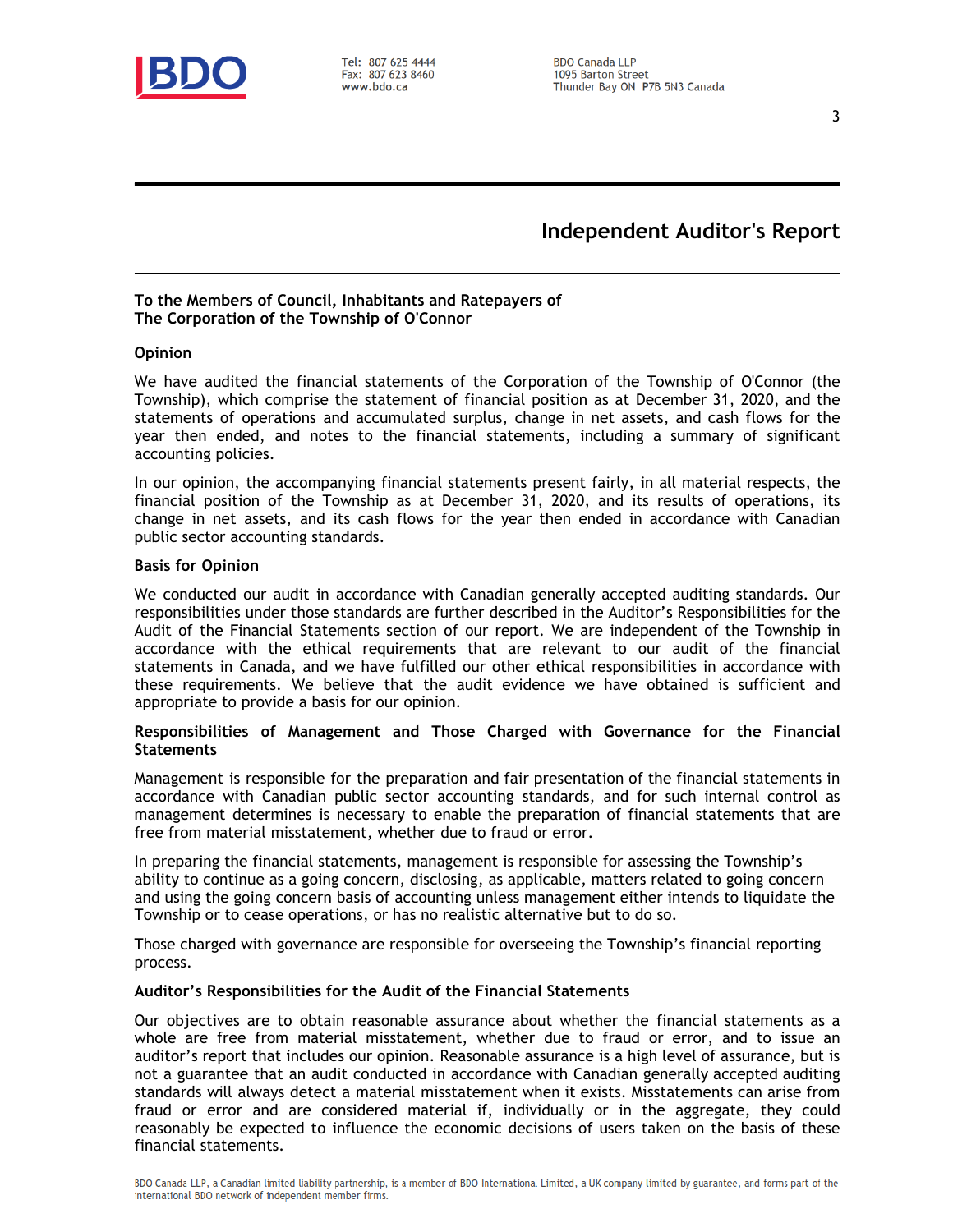

# **Independent Auditor's Report (cont'd)**

As part of an audit in accordance with Canadian generally accepted auditing standards, we exercise professional judgment and maintain professional skepticism throughout the audit. We also:

- Identify and assess the risks of material misstatement of the financial statements, whether due to fraud or error, design and perform audit procedures responsive to those risks, and obtain audit evidence that is sufficient and appropriate to provide a basis for our opinion. The risk of not detecting a material misstatement resulting from fraud is higher than for one resulting from error, as fraud may involve collusion, forgery, intentional omissions, misrepresentations, or the override of internal control.
- Obtain an understanding of internal control relevant to the audit in order to design audit procedures that are appropriate in the circumstances, but not for the purpose of expressing an opinion on the effectiveness of the Township's internal control.
- Evaluate the appropriateness of accounting policies used and the reasonableness of accounting estimates and related disclosures made by management.
- Conclude on the appropriateness of management's use of the going concern basis of accounting and, based on the audit evidence obtained, whether a material uncertainty exists related to events or conditions that may cast significant doubt on the Township's ability to continue as a going concern. If we conclude that a material uncertainty exists, we are required to draw attention in our auditor's report to the related disclosures in the financial statements or, if such disclosures are inadequate, to modify our opinion. Our conclusions are based on the audit evidence obtained up to the date of our auditor's report. However, future events or conditions may cause the Township to cease to continue as a going concern.
- Evaluate the overall presentation, structure and content of the financial statements, including the disclosures, and whether the financial statements represent the underlying transactions and events in a manner that achieves fair presentation.

We communicate with those charged with governance regarding, among other matters, the planned scope and timing of the audit and significant audit findings, including any significant deficiencies in internal control that we identify during our audit.

### BDO Canada LLP

Chartered Professional Accountants, Licensed Public Accountants

Thunder Bay, Ontario April 12, 2021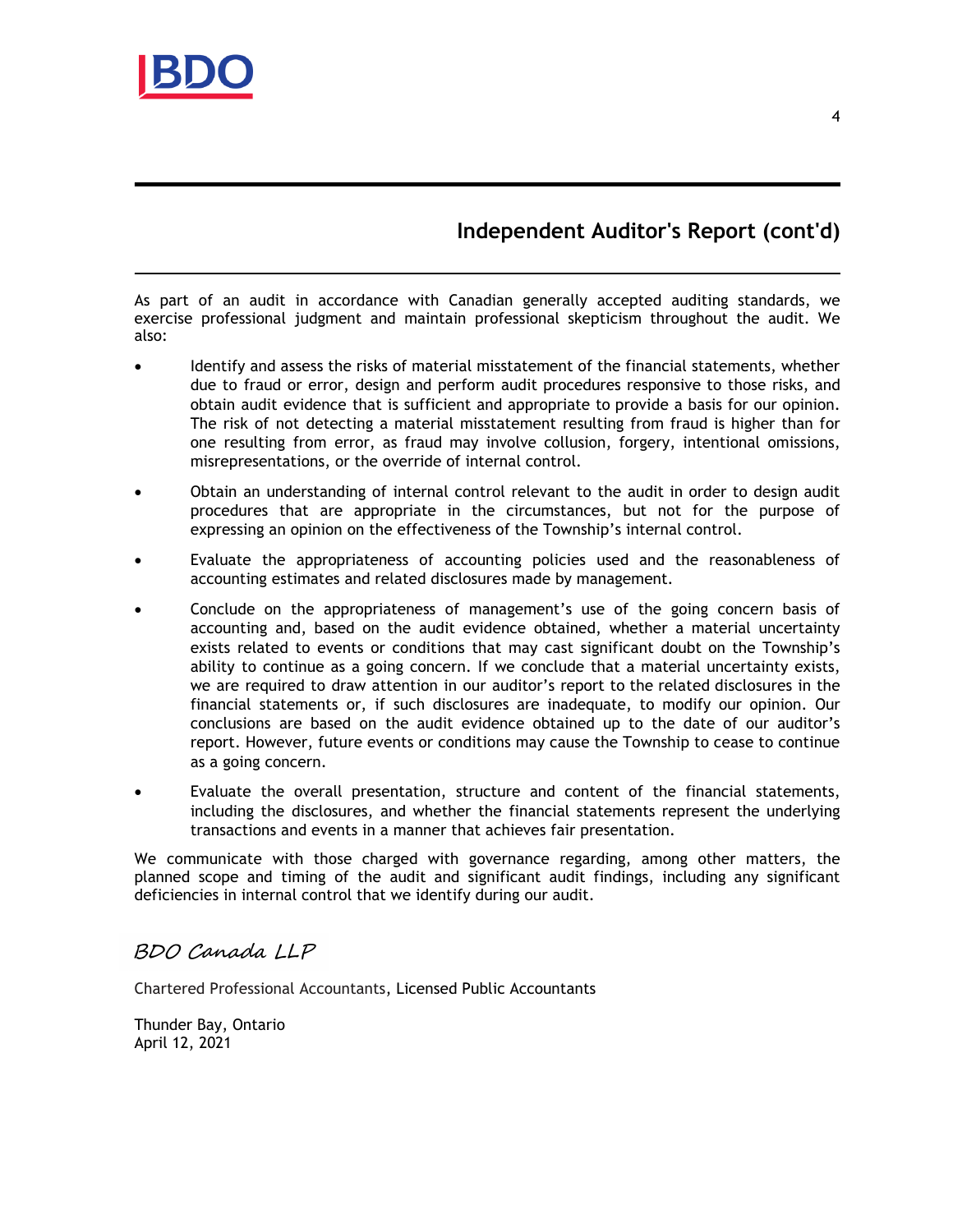| December 31                                                                                                                                                                                     |     | 2020                                             |     | 2019                                                      |
|-------------------------------------------------------------------------------------------------------------------------------------------------------------------------------------------------|-----|--------------------------------------------------|-----|-----------------------------------------------------------|
| <b>Financial assets</b><br>Cash and cash equivalents (Note 3)<br>Portfolio investments<br>Taxes receivable<br>Accounts and grants receivable<br>Inventory for resale                            | \$. | 353,102<br>62,449<br>142,451<br>4,391            | - S | 153,365<br>263,254<br>68,578<br>61,733<br>4,631           |
|                                                                                                                                                                                                 |     | 562,393                                          |     | 551,561                                                   |
| <b>Liabilities</b><br>Accounts payable and accrued liabilities<br>Taxation revenue paid in advance<br>Deferred revenue (Note 4)<br>Debt<br>Landfill closure and post-closure liability (Note 5) |     | 95,225<br>4,595<br>148,127<br>145,249<br>393,196 |     | 94,572<br>5,234<br>134,022<br>21,363<br>74,139<br>329,330 |
| Net assets                                                                                                                                                                                      |     | 169,197                                          |     | 222,231                                                   |
| <b>Non-financial assets</b><br>Tangible capital assets (Note 6)<br>Prepaid expenses                                                                                                             |     | 2,702,037<br>27,706<br>2,729,743                 |     | 2,648,576<br>28,055<br>2,676,631                          |
| Accumulated surplus (Note 7)                                                                                                                                                                    |     | \$2,898,940                                      | S.  | 2,898,862                                                 |

# **The Corporation of the Township of O'Connor Statement of Financial Position**

Conactural **Mayor** Clerk Treasurer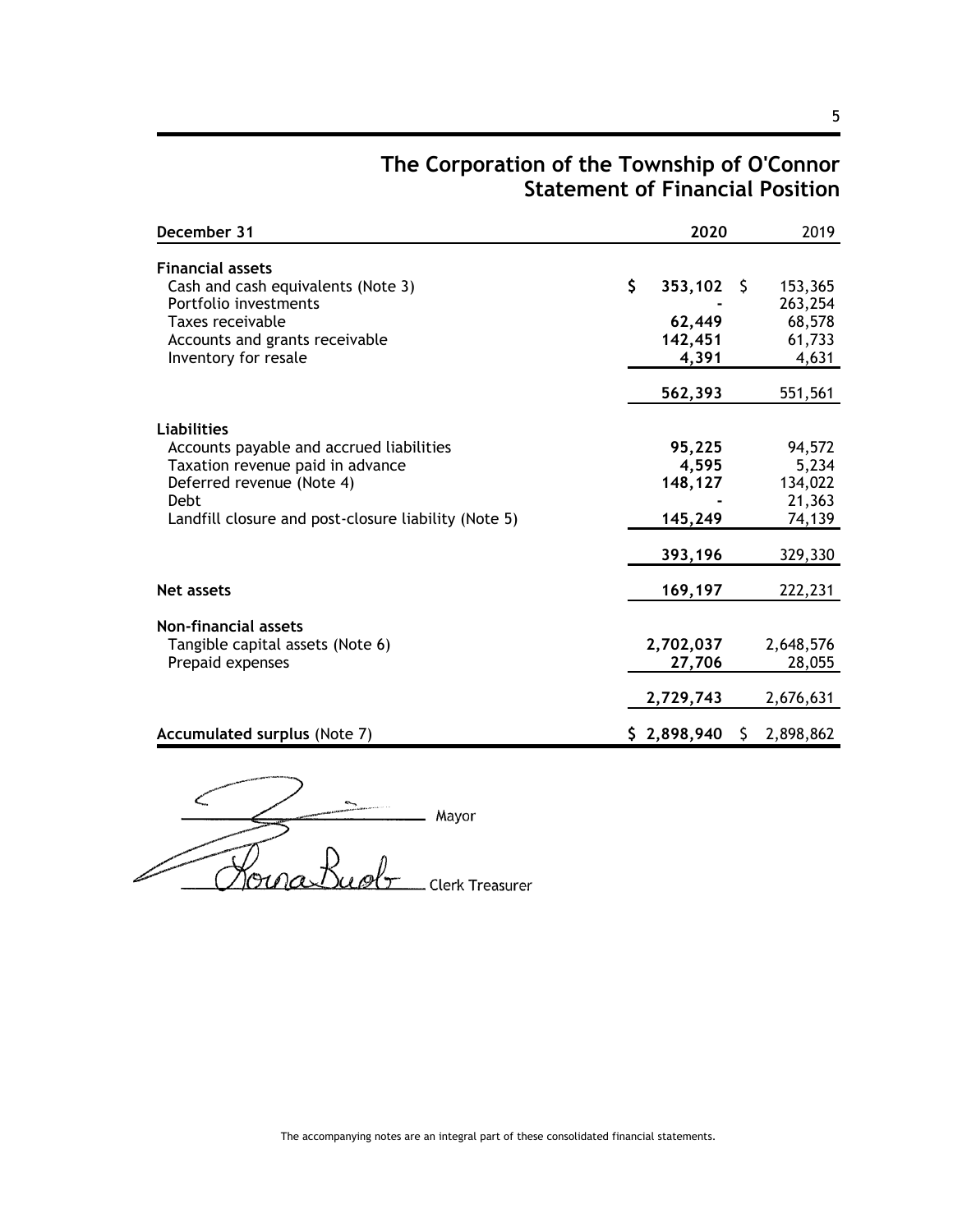| For the year ended December 31              | 2020<br><b>Budget</b> | 2020<br><b>Actual</b>     | 2019<br>Actual  |
|---------------------------------------------|-----------------------|---------------------------|-----------------|
|                                             | (Note 11)             |                           |                 |
| Revenue                                     |                       |                           |                 |
| Taxation                                    |                       |                           |                 |
| Residential and farm                        | \$<br>757,693         | \$<br>764,068             | \$<br>749,558   |
| Commercial and industrial                   | 8,811                 | 8,737                     | 8,652           |
| Taxation from other governments             | 1,718                 | 2,070                     | 1,570           |
| User charges                                |                       |                           |                 |
| Other fees and service charges              | 16,770                | 27,767                    | 36,268          |
| Government transfers (Note 8)               |                       |                           |                 |
| Government of Canada                        | 141,453               | 124,403                   | 58,225          |
| Province of Ontario                         | 246,274<br>1,000      | 260,895<br>1,206          | 431,964         |
| Other municipalities<br>Other               |                       |                           | 1,736           |
| Investment income                           | 3,100                 | 3,596                     | 6,070           |
| Other revenues                              | 30,467                | 51,774                    | 30,062          |
|                                             |                       |                           |                 |
|                                             | 1,207,286             | 1,244,516                 | 1,324,105       |
| Expenses (Note 9)                           |                       |                           |                 |
| General government                          | 325,071               | 339,248                   | 333,008         |
| Protection to persons and property          | 164,280               | 160,065                   | 161,147         |
| <b>Transportation services</b>              | 463,929               | 456,168                   | 485,416         |
| Environmental services                      | 37,762                | 116,032                   | 73,710          |
| Health services                             | 76,567                | 79,291                    | 71,451          |
| Social and family services                  | 85,075                | 85,075                    | 80,258          |
| Recreation and cultural services            | 1,220                 | 1,220                     | 1,220           |
| Planning and development                    | 250                   | 250                       | 250             |
|                                             | 1,154,154             | 1,237,349                 | 1,206,460       |
| Annual surplus before undernoted item       | 53,132                | 7,167                     | 117,645         |
| Loss on disposal of tangible capital assets |                       | (7,089)                   | (1, 143)        |
| <b>Annual surplus</b>                       | 53,132                | 78                        | 116,502         |
| Accumulated surplus, beginning of year      | 2,898,862             | 2,898,862                 | 2,782,360       |
| Accumulated surplus, end of year            |                       | $$2,951,994$ $$2,898,940$ | \$<br>2,898,862 |

# **The Corporation of the Township of O'Connor Statement of Operations and Accumulated Surplus**

The accompanying notes are an integral part of these consolidated financial statements.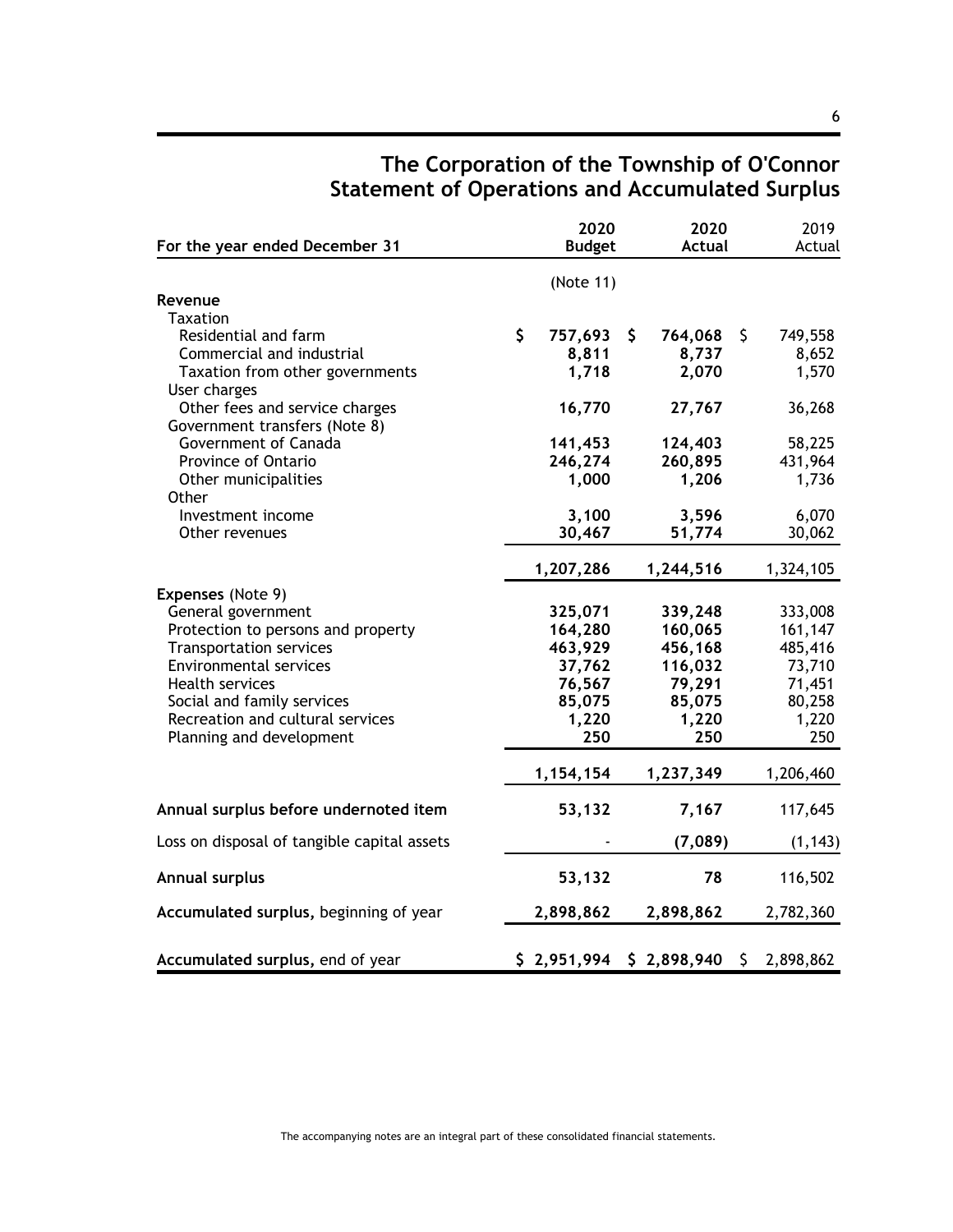# **The Corporation of the Township of O'Connor Statement of Change in Net Assets**

| For the year ended December 31                                                                                                                                                                                | 2020<br><b>Budget</b>   | 2020<br>Actual                        | 2019<br>Actual                                    |
|---------------------------------------------------------------------------------------------------------------------------------------------------------------------------------------------------------------|-------------------------|---------------------------------------|---------------------------------------------------|
|                                                                                                                                                                                                               | (Note 11)               |                                       |                                                   |
| <b>Annual surplus</b>                                                                                                                                                                                         | \$<br>$53,132$ \$       | 78 \$                                 | 116,502                                           |
| Acquisition of tangible capital assets<br>Amortization of tangible capital assets<br>Loss on disposal of tangible capital assets<br>Proceeds on sale of tangible capital assets<br>Change in prepaid expenses | (248, 305)<br>181,097   | (241, 647)<br>181,097<br>7,089<br>349 | (165, 876)<br>178,441<br>1,143<br>500<br>(7, 510) |
| Net change in net assets                                                                                                                                                                                      | (14, 076)               | (53, 034)                             | 123,200                                           |
| Net assets, beginning of year<br>Net assets, end of year                                                                                                                                                      | 222,231<br>208,155<br>S | 222,231<br>169,197<br>S               | 99,031<br>222,231                                 |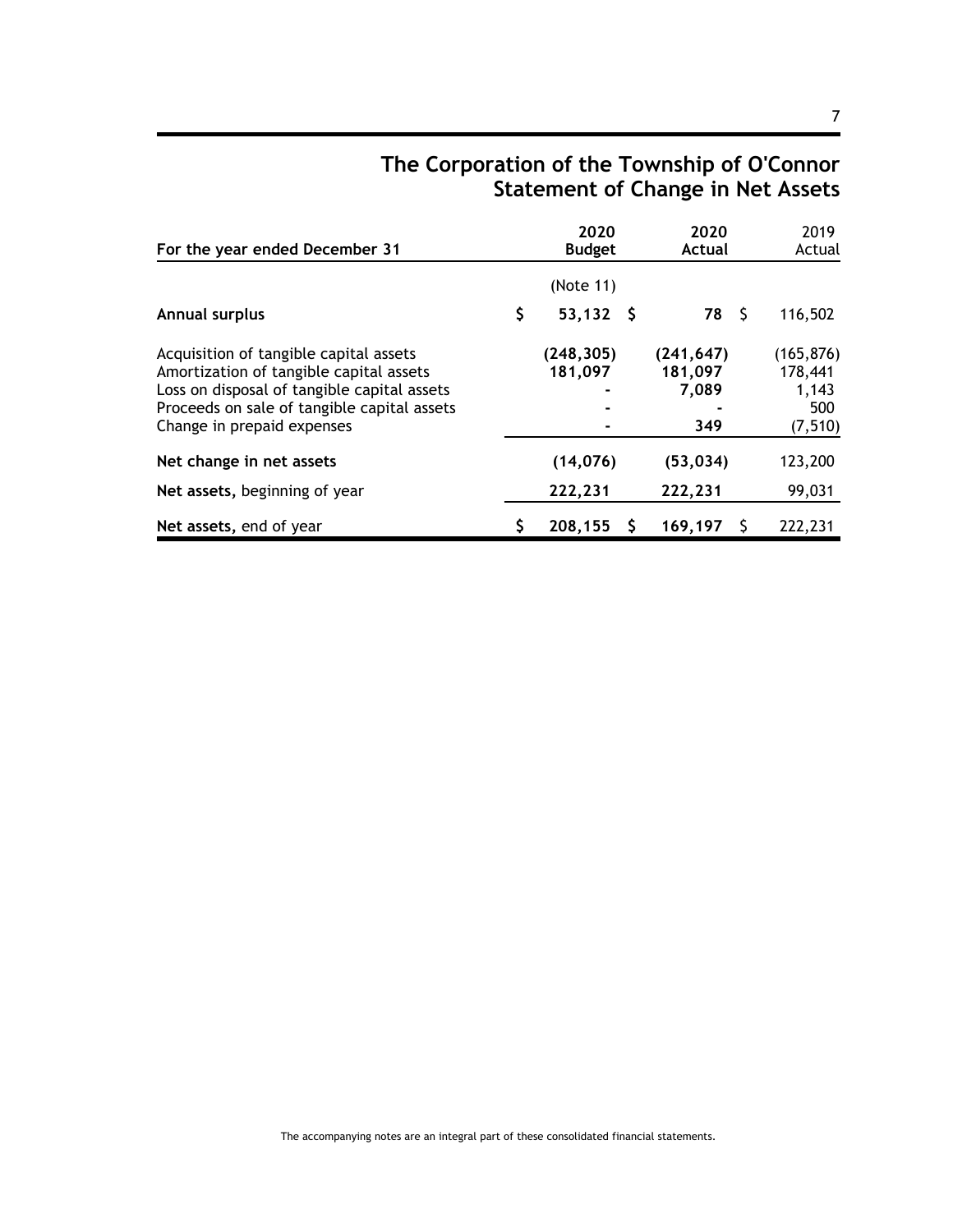| For the year ended December 31                                              | 2020                | 2019       |
|-----------------------------------------------------------------------------|---------------------|------------|
| <b>Operating transactions</b><br>Annual surplus<br>Items not involving cash | \$<br>78<br>\$      | 116,502    |
| Amortization                                                                | 181,097             | 178,441    |
| Loss on disposal of tangible capital assets                                 | 7,089               | 1,143      |
| Landfill closure and post-closure liability                                 | 71,110              | 38,564     |
|                                                                             | 259,374             | 334,650    |
| Changes in non-cash operating balances                                      |                     |            |
| Taxes receivable                                                            | 6,129               | (3,602)    |
| Accounts and grants receivable                                              | (80, 718)           | (26, 845)  |
| Inventory for resale                                                        | 240                 | 114        |
| Accounts payable and accrued liabilities                                    | 653                 | (10, 579)  |
| Taxation revenue paid in advance                                            | (639)               | (3,662)    |
| Deferred revenue                                                            | 14,105              | 49,594     |
| Prepaid expenses                                                            | 349                 | (7, 510)   |
|                                                                             | 199,493             | 332,160    |
| <b>Capital transactions</b>                                                 |                     |            |
| Acquisition of tangible capital assets                                      | (241, 647)          | (165, 876) |
| Proceeds on sale of tangible capital assets                                 |                     | 500        |
|                                                                             | (241, 647)          | (165, 376) |
| <b>Investing transactions</b>                                               |                     |            |
| Redeemption (purchase) of portfolio investments                             | 263,254             | (65, 546)  |
| <b>Financing transactions</b>                                               |                     |            |
| Repayment of long-term debt                                                 | (21, 363)           | (42, 854)  |
| Increase in cash and cash equivalents for the year                          | 199,737             | 58,384     |
| Cash and cash equivalents, beginning of year                                | 153,365             | 94,981     |
| Cash and cash equivalents, end of year                                      | \$<br>\$<br>353,102 | 153,365    |

# **The Corporation of the Township of O'Connor Statement of Cash Flows**

The accompanying notes are an integral part of these consolidated financial statements.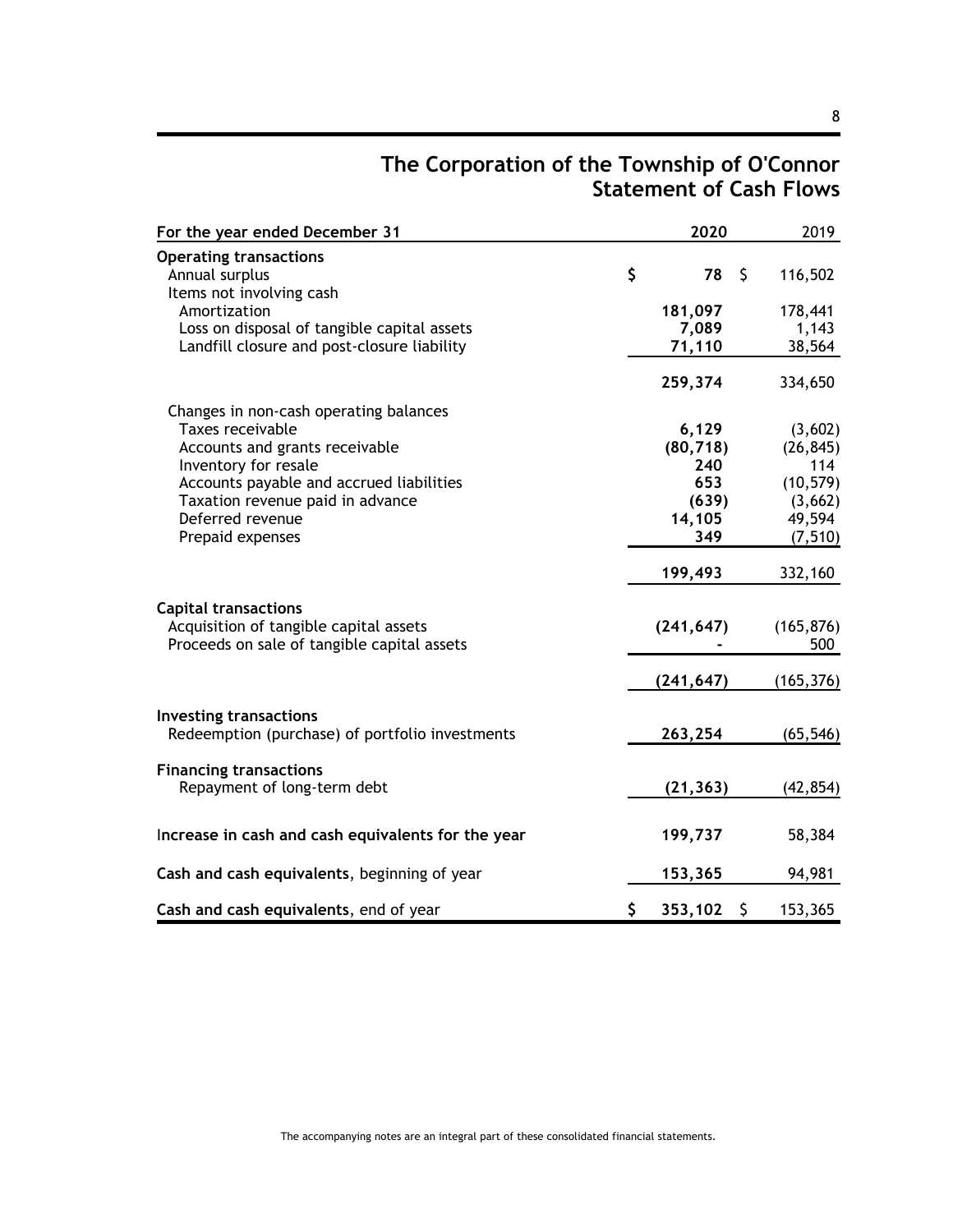**December 31, 2020**

### **1. Significant Accounting Policies**

| Management's<br>the Financial<br><b>Statements</b>                  | The financial statements of the Township are the responsibility of<br>Responsibility for management. They have been prepared in accordance with Canadian<br>generally accepted accounting principles established by the Public<br>Sector Accounting Board of CPA Canada. The Corporation of the<br>Township of O'Connor (the "Township") is a municipality in the<br>Province of Ontario and operates under the provisions of Provincial<br>statues, such as the Municipal Act and related legislation. The<br>Township provides municipal services such as protection to persons<br>and property, transportation, planning, recreation and other general<br>government services. |
|---------------------------------------------------------------------|-----------------------------------------------------------------------------------------------------------------------------------------------------------------------------------------------------------------------------------------------------------------------------------------------------------------------------------------------------------------------------------------------------------------------------------------------------------------------------------------------------------------------------------------------------------------------------------------------------------------------------------------------------------------------------------|
| <b>Reporting Entity</b>                                             | The financial statements reflect the assets, liabilities, revenue and<br>expenses of all municipal organizations, committees and Boards which<br>are owned or controlled by the Township.                                                                                                                                                                                                                                                                                                                                                                                                                                                                                         |
|                                                                     | The Township contributes to the following joint local boards, which<br>are not proportionately consolidated in these statements:                                                                                                                                                                                                                                                                                                                                                                                                                                                                                                                                                  |
|                                                                     | Lakehead Police Services Board<br>Lakehead Rural Planning Board<br>Thunder Bay District Health Unit<br>The District of Thunder Bay Social Services Administration Board                                                                                                                                                                                                                                                                                                                                                                                                                                                                                                           |
| <b>Cash and Cash</b><br><b>Equivalents</b>                          | Cash and cash equivalents consist of cash on hand, balances<br>in banks and high interest savings accounts.                                                                                                                                                                                                                                                                                                                                                                                                                                                                                                                                                                       |
| Portfolio<br><b>Investments</b>                                     | Portfolio investments are recorded at cost unless there has been a<br>decline in the market value, which is other than temporary in nature,<br>in which case the investments are written down to market value.                                                                                                                                                                                                                                                                                                                                                                                                                                                                    |
| Inventory for<br><b>Resale</b>                                      | Inventories held for resale are recorded at the lower of cost and net<br>realizable value.                                                                                                                                                                                                                                                                                                                                                                                                                                                                                                                                                                                        |
| <b>Accounting for</b><br><b>School Board</b><br><b>Transactions</b> | The Township collects taxation revenue on behalf of the school<br>boards.<br>The taxation, other revenue, expenses, assets and liabilities with<br>respect to the operations of the school boards are not reflected in the<br>current fund balances of these financial statements. Education taxes<br>collected by the Township and over-remitted or not remitted to the<br>respective school boards as at December 31 are reported as a financial<br>asset or liability on the statement of financial position.                                                                                                                                                                  |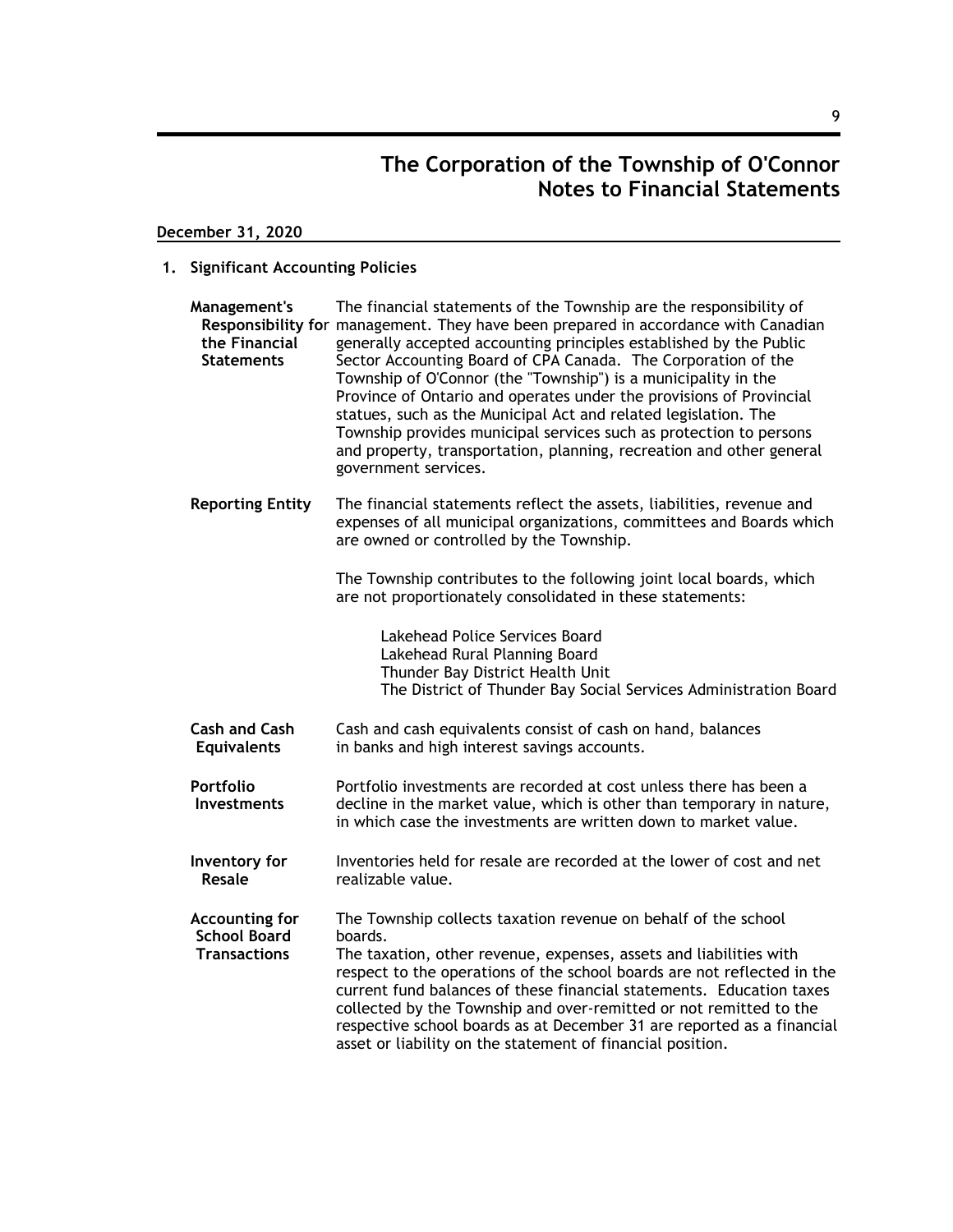### **December 31, 2020**

### **1. Significant Accounting Policies** (cont'd)

| <b>Tangible Capital</b><br><b>Assets</b>   | Tangible capital assets are recorded at cost less accumulated<br>amortization. Cost includes all costs directly attributable to<br>acquisition or construction of the tangible capital asset including<br>transportation costs, installation costs, design and engineering fees,<br>legal fees and site preparation costs. Contributed tangible capital<br>assets are recorded at fair value at the time of the donation, with a<br>corresponding amount recorded as revenue. Amortization is recorded<br>on a straight-line basis over the estimated life of the tangible capital<br>asset commencing once the assets are available for productive use as<br>follows: |                                        |                                                                                                                      |  |
|--------------------------------------------|------------------------------------------------------------------------------------------------------------------------------------------------------------------------------------------------------------------------------------------------------------------------------------------------------------------------------------------------------------------------------------------------------------------------------------------------------------------------------------------------------------------------------------------------------------------------------------------------------------------------------------------------------------------------|----------------------------------------|----------------------------------------------------------------------------------------------------------------------|--|
|                                            | Land improvements<br><b>Buildings</b><br>Vehicles<br>Computer software<br>Machinery and equipment<br>Roads<br>Bridges and culverts                                                                                                                                                                                                                                                                                                                                                                                                                                                                                                                                     | $\blacksquare$<br>ä,<br>$\blacksquare$ | 25 to 75 years<br>40 to 80 years<br>15 to 20 years<br>5 years<br>10 to 20 years<br>15 to 45 years<br>50 to 100 years |  |
|                                            | Assets under construction are not amortized until the asset is available<br>for use.<br>Certain assets have been assigned a nominal value because of the<br>difficulty of determining a tenable valuation. The most significant of<br>such assets are the Township's road allowances.                                                                                                                                                                                                                                                                                                                                                                                  |                                        |                                                                                                                      |  |
| <b>Trust Funds</b>                         | Any funds held in trust by the Township, and their related operations,<br>are not included in these financial statements. The financial activity<br>and position of the trust funds are reported separately.                                                                                                                                                                                                                                                                                                                                                                                                                                                           |                                        |                                                                                                                      |  |
| Pension and<br>Employee<br><b>Benefits</b> | The Township is an employer member of the Ontario Municipal<br>Employees Retirement System (OMERS), which is a multi-employer,<br>defined benefit pension plan. The Board of Trustees, representing<br>plan members and employers, is responsible for overseeing the<br>management of the pension plan, including investments of the assets<br>and administration of the benefits. The Township records pension<br>expense when contributions are due.                                                                                                                                                                                                                 |                                        |                                                                                                                      |  |
|                                            | Deferred Revenue Funds received for specific purposes which are externally restricted by<br>legislation, regulation or agreement and are not available for general<br>municipal purposes are accounted for as deferred revenue on the<br>statement of financial position. The revenue is recognized in the<br>statement of operations in the year in which it is used for the                                                                                                                                                                                                                                                                                          |                                        |                                                                                                                      |  |

specified purpose.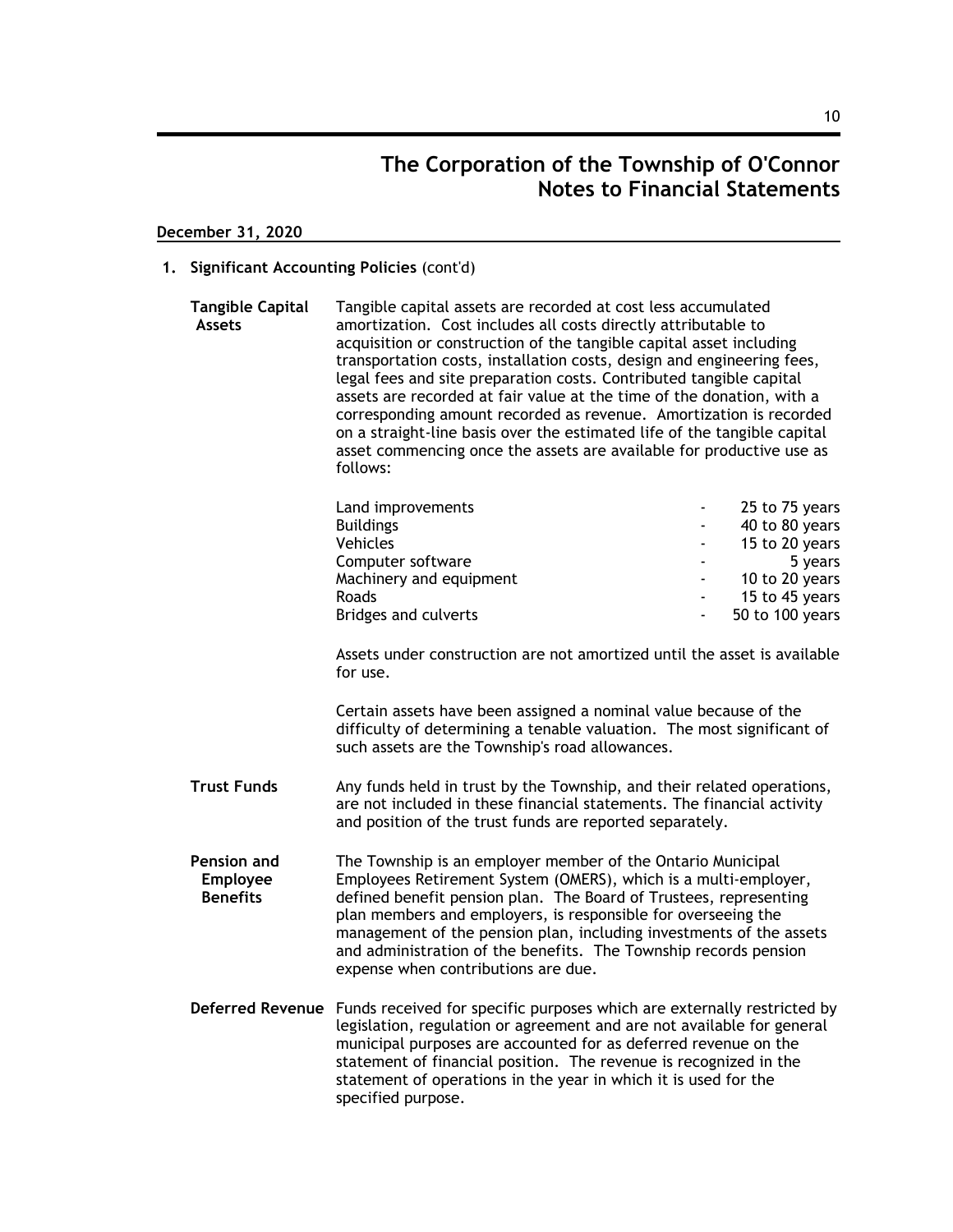### **December 31, 2020**

### **1. Significant Accounting Policies** (cont'd)

| <b>Landfill Closure</b><br>and Post-Closure<br>Liability | The obligation to close and maintain solid waste landfill sites is based<br>on the estimated future expenses in current dollars, adjusted for<br>estimated inflation and is charged to expense as the landfill site's<br>capacity is used.                                                                                                                                                                                                                                                                                                                                                                                                                                                                                                                                                         |
|----------------------------------------------------------|----------------------------------------------------------------------------------------------------------------------------------------------------------------------------------------------------------------------------------------------------------------------------------------------------------------------------------------------------------------------------------------------------------------------------------------------------------------------------------------------------------------------------------------------------------------------------------------------------------------------------------------------------------------------------------------------------------------------------------------------------------------------------------------------------|
| Revenue<br>Recognition                                   | User charges and fees are recognized as revenue in the period in which<br>the related services are performed. Amounts collected for which the<br>related services have yet to be performed are recognized as a liability<br>and recognized as revenue when the related services are performed.<br>Interest is recognized as it is earned.<br>Funds received, other than government transfers and tax revenue, for<br>specific purposes which are externally restricted by legislation,<br>regulation or agreement and are not available for general purposes are<br>accounted for as deferred revenue on the statement of financial<br>position. The revenue is recognized in the statement of operations and<br>accumulated surplus in the year in which it is used for the specified<br>purpose. |
| Government<br><b>Transfers</b>                           | Government transfers, which include legislative grants, are recognized<br>in the financial statements in the period in which events giving rise to<br>the transfers occur, providing the transfers are authorized, any<br>eligibility criteria have been met, and reasonable estimates of the<br>amount can be made unless the transfer contains stipulations that<br>create a liability. If the transfer contains stipulations that create a<br>liability, the related revenue is recognized over the period that the<br>liability is extinguished.                                                                                                                                                                                                                                               |
| <b>Taxation Revenue</b>                                  | The amount of the total property tax levy is determined each year<br>through Council's approval of the annual operating budget. Municipal<br>tax rates are set annually by Council for each class or type of<br>property, in accordance with legislation and Council approved policies,<br>in order to raise the revenues required to meeting operating budget<br>requirements. Education tax rates are established by the Province<br>each year in order to fund the costs of education on a Province wide<br>basis.                                                                                                                                                                                                                                                                              |
|                                                          | Property assessments, on which property taxes are based, are<br>established by the Municipal Property Assessment Corporation. The<br>current value assessment ("CVA") of a property represents an<br>estimated market value of a property as of a fixed date. Assessed<br>value for all properties within the municipality are provided to the<br>Township in the form of the returned assessment roll in December of<br>each year.                                                                                                                                                                                                                                                                                                                                                                |
|                                                          | The amount of property tax levied on an individual property is the<br>product of the CVA of the property and the tax rate for the class,<br>together with any adjustments that reflect Council approved<br>mitigation or other tax policy measures.                                                                                                                                                                                                                                                                                                                                                                                                                                                                                                                                                |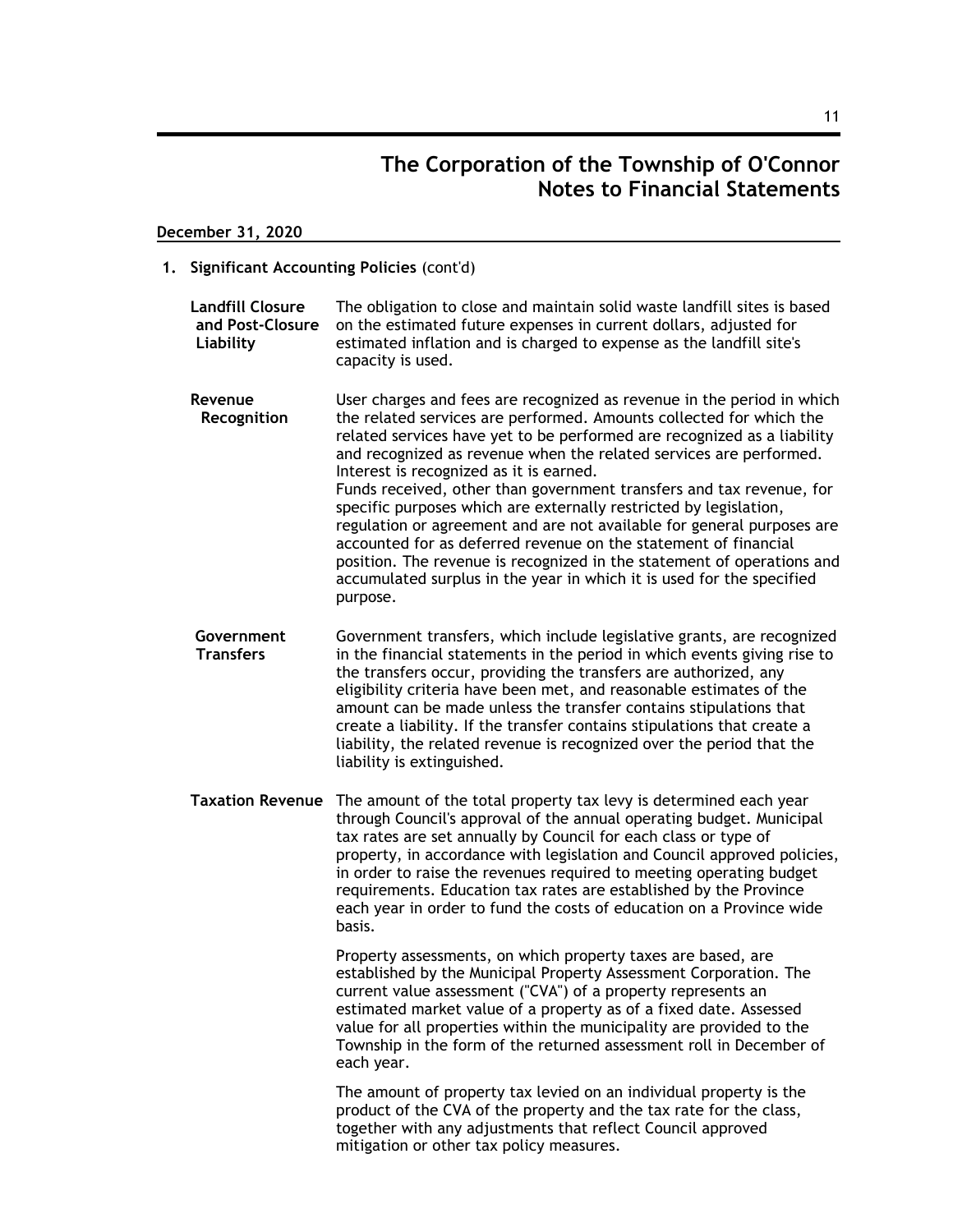### **December 31, 2020**

**1. Significant Accounting Policies** (cont'd)

| Use of Estimates                              | The preparation of financial statements in accordance with Canadian<br>public sector accounting standards requires management to make<br>estimates and assumptions that affect the reported amounts of assets<br>and liabilities at the date of the financial statements, and the<br>reported amounts of revenues and expenses during the reporting<br>period. Actual results could differ from management's best estimates<br>as additional information becomes available in the future. Significant<br>estimates in these financial statements include assumptions used in<br>estimating provisions for doubtful taxes and accounts receivable,<br>useful lives of tangible capital assets, and landfill closure and post<br>closure liabilities.                                         |
|-----------------------------------------------|---------------------------------------------------------------------------------------------------------------------------------------------------------------------------------------------------------------------------------------------------------------------------------------------------------------------------------------------------------------------------------------------------------------------------------------------------------------------------------------------------------------------------------------------------------------------------------------------------------------------------------------------------------------------------------------------------------------------------------------------------------------------------------------------|
| Liability for<br>Contaminated<br><b>Sites</b> | A contaminated site is a site at which substances occur in<br>concentrations that exceed the maximum acceptable amounts under<br>an environmental standard. Sites that are currently in productive use<br>are only considered a contaminated site if unexpected events result in<br>contamination. A liability for remediation of contaminated sites is<br>recognized when the Township is directly responsible or accepts<br>responsibility; it is expected that future economic benefits will be<br>given up; and a reasonable estimate of the amount can be made. The<br>liability includes all costs directly attributable to remediation<br>activities including post remediation operations, maintenance and<br>monitoring. The liability is recorded net of any expected recoveries. |

### **2. Uncertainty Due to COVID-19**

On March 11, 2020, the World Health Organization declared the COVID-19 outbreak as a pandemic based on the rapid increase in exposure globally. On March 17, 2020, the Province of Ontario declared a state of emergency which was followed shortly by the closure of non-essential workplaces. The Township's office was closed to the public for periods throughout the year while the landfill was able to remain open for regular hours as it is outdoors and physical distancing could be maintained. The final set of tax instalment payments were deferred from June/August to August/October to provide financial relief for ratepayers. Additionally, there were no penalties charged for three months on any outstanding balances starting in May 2020. These changes resulted in lower penalty revenue than the prior year, but more than what was budgeted for 2020. More meetings were held virtually which decreased travel expenses for Council and staff. The Ministry of Municipal Affairs and Housing provided funding to assist with the purchase of personal protective equipment and other items needed for the Township employees and Council members to work safely and remotely when needed.

The pandemic and its impacts continue to persist beyond the December 31, 2020 year-end. The closures and government restrictions are expected to be temporary and fluid based on the course of the virus. Given the dynamic nature of these circumstances and the duration of business disruptions, the related financial impact cannot be reasonably estimated at this time.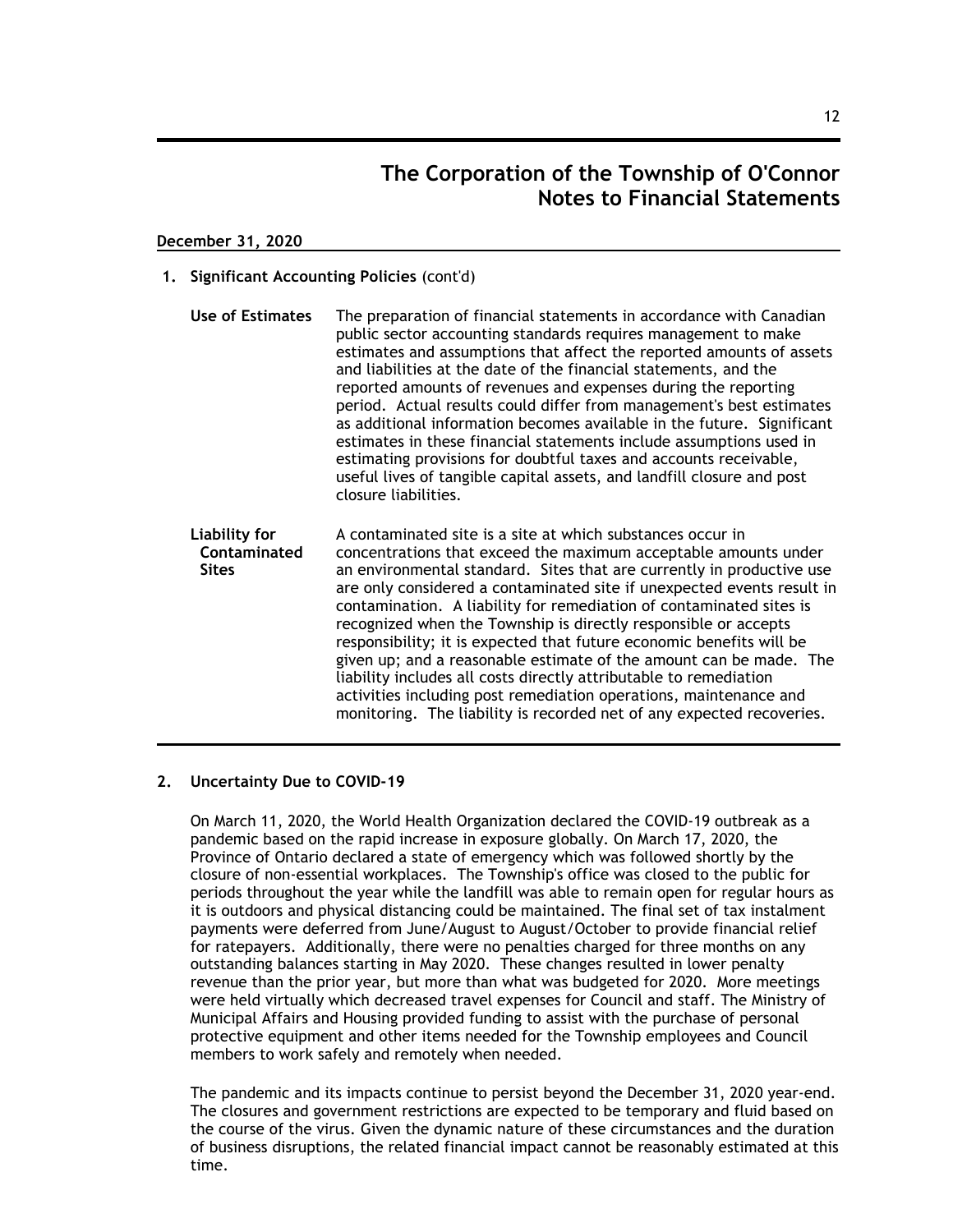#### **December 31, 2020**

### **3. Cash and Cash Equivalents**

|                                                | 2020    | 2019    |
|------------------------------------------------|---------|---------|
| Operating bank account - CIBC                  | 23,723  | 51,820  |
| High interest savings account - ONE Investment | 329,279 | 101,445 |
| Petty cash                                     | 100     | 100     |
|                                                |         |         |
|                                                | 353,102 | 153,365 |
|                                                |         |         |

The Township's high interest savings account earns interest at a rate of 0.915% at year-end (2019 - 2.415%).

The Township's credit facilities include a revolving demand line of credit with authorized credit of \$100,000 which carries interest at prime plus 1.25%. As at December 31, 2020, the Township utilized \$nil (2019 - \$nil) of this facility. The prime rate was 2.45% at December 31, 2020.

### **4. Deferred Revenue**

|                                                                                                                                                                              | 2020                                      | 2019 |                                     |
|------------------------------------------------------------------------------------------------------------------------------------------------------------------------------|-------------------------------------------|------|-------------------------------------|
| Federal Gas Tax<br>Main Street Revitalization<br><b>Ontario Community Infrastructure Fund</b><br>Ontario Air Ambulance - Helipad maintenance<br><b>COVID-19 Safe Restart</b> | $21,327$ \$<br>81,303<br>26,128<br>19,369 |      | 36,827<br>9,099<br>62,067<br>26,029 |
|                                                                                                                                                                              | 148,127                                   |      | 134,022                             |

The net change during the year in the deferred revenue is made up as follows:

|                                                                              | 2020                                  | 2019                           |
|------------------------------------------------------------------------------|---------------------------------------|--------------------------------|
| Balance, beginning of year<br>Transfers from revenue<br>Transfers to revenue | $134,022$ \$<br>130,929<br>(116, 824) | 84,428<br>140,084<br>(90, 490) |
| Balance, end of year                                                         | $148, 127$ \$                         | 134,022                        |

### Federal Gas Tax

The Ministry requires the Municipality to put unspent gas tax funding into a reserve fund. The funding and interest earned in the reserve must be spent on approved projects.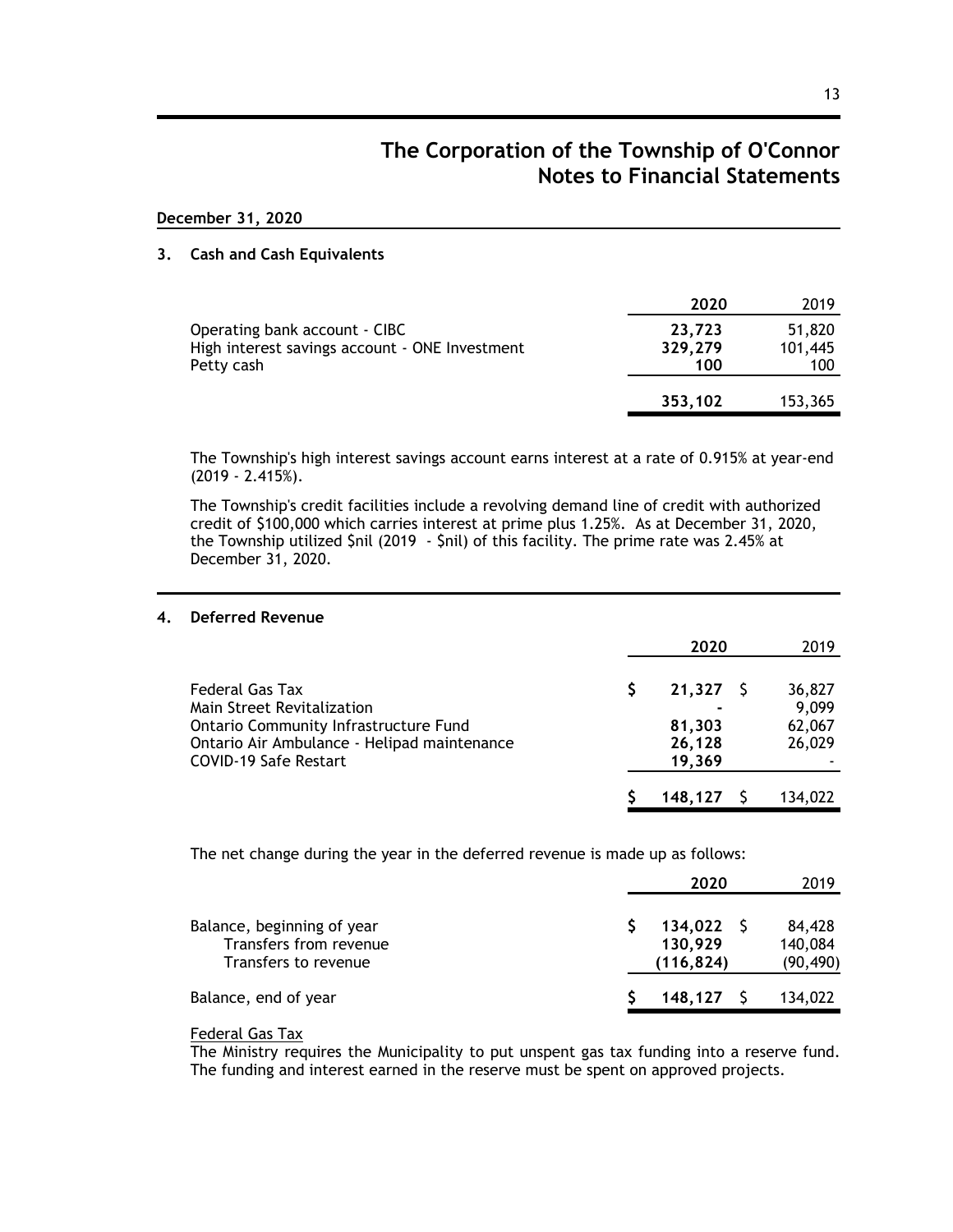### **December 31, 2020**

### **5. Landfill Closure and Post-Closure Liability**

The statement of financial position reflects liabilities for anticipated future costs related to the closing and monitoring of the existing landfill site. This liability is recognized over the operating life of the waste disposal site, in proportion to the site's utilized capacity.

The Township has provided an amount of \$50,000 in the infrastructure and disposal site reserve to fund this liability and future landfill expansion (Note 7).

| \$295,808 |
|-----------|
| \$145,249 |
| \$150,559 |
| 20.359    |
| 27        |
| 25        |
|           |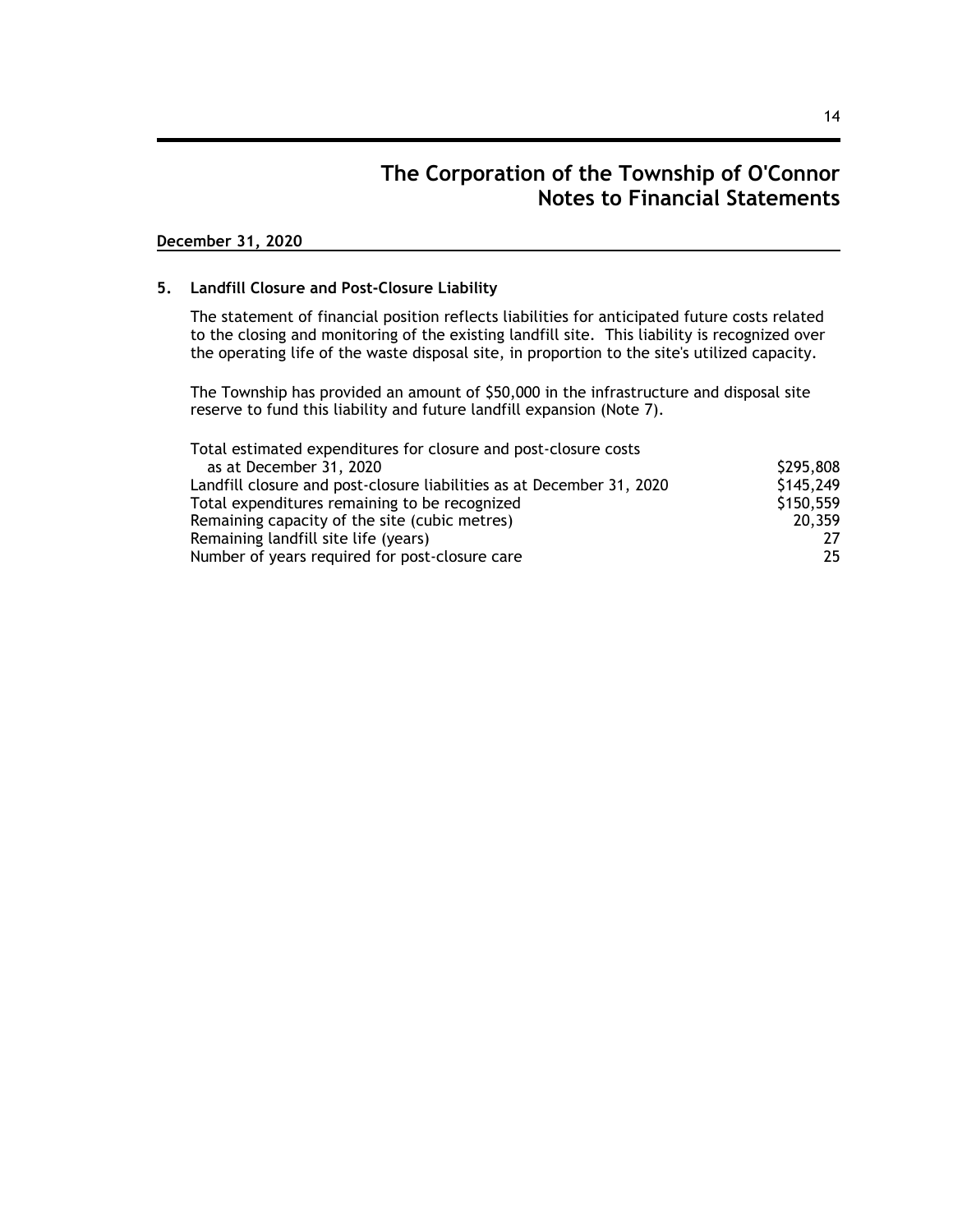### **December 31, 2020**

### **6. Tangible Capital Assets**

|                                        | General |                                             |                  |               |                                    | Infrastructure |  |                                      |                  |                 |            |               |           |                                       |               |               |
|----------------------------------------|---------|---------------------------------------------|------------------|---------------|------------------------------------|----------------|--|--------------------------------------|------------------|-----------------|------------|---------------|-----------|---------------------------------------|---------------|---------------|
|                                        |         | <b>Land and Land</b><br><b>Improvements</b> | <b>Buildings</b> | Vehicles      | Computer Machinery and<br>Software | Equipment      |  | Land and Land<br><b>Improvements</b> | <b>Buildings</b> | <b>Vehicles</b> | Roads      | Machinery and | Equipment | <b>Bridges and</b><br><b>Culverts</b> | 2020<br>Total | 2019<br>Total |
| Cost, beginning of year                |         | 117,826                                     | 659,047          | 150,766 \$    | 20,607 \$                          | 185,969        |  | $4,245$ \$                           | 34,995           | 389,174         | 084,022 \$ |               | 354,901   | 2,685,366                             | 5,686,918     | 5,597,469     |
| Additions                              |         |                                             | 4,125            | $\sim$        | 1,703                              | 12,925         |  | $\overline{\phantom{a}}$             |                  | $\sim$          | 82,044     |               | 187       | 140,663                               | 241,647       | 165,876       |
| <b>Disposals</b>                       |         | (7, 868)                                    |                  | $\sim$        | (680)                              |                |  |                                      |                  |                 | (51, 727)  |               |           | (48, 036)                             | (108, 311)    | (76, 427)     |
| Cost, end of year                      |         | 109,958                                     | 663,172          | 150,766       | 21,630                             | 198,894        |  | 4,245                                | 34,995           | 389,174         | 1,114,339  |               | 355,088   | 2,777,993                             | 5,820,254     | 5,686,918     |
| Accumulated amortization, beginning of |         |                                             |                  |               |                                    |                |  |                                      |                  |                 |            |               |           |                                       |               |               |
| year                                   |         | 84,720                                      | 201,672          | 94,038        | 19,183                             | 123,238        |  | 2,332                                | 23,069           | 270,483         | 696,551    |               | 182,538   | 1,340,518                             | 3,038,342     | 2,934,685     |
| Amortization                           |         | 1,569                                       | 14,283           | 5,980         | 1,102                              | 7,545          |  | $\Omega$                             | 857              | 14,586          | 48,215     |               | 21,754    | 65,197                                | 181,097       | 178,441       |
| <b>Disposals</b>                       |         | (7, 553)                                    |                  | $\sim$        | (680)                              |                |  |                                      |                  |                 | (51, 727)  |               |           | (41, 262)                             | (101, 222)    | (74, 784)     |
| Accumulated amortization, end of year  |         | 78,736                                      | 215,955          | 100,018       | 19,605                             | 130,783        |  | 2,341                                | 23,926           | 285,069         | 693,039    |               | 204,292   | 1,364,453                             | 3,118,217     | 3,038,342     |
| Net carrying amount, end of year       |         | 31,222                                      | 447,217          | 50,748<br>- 5 | 2,025                              | 68,111         |  | .904                                 | 11,069           | 104,105 \$      | 421,300 \$ |               | 150,796   | 1,413,540 \$                          | 2,702,037     | 2,648,576     |

The net book value of tangible capital assets not being amortized because they are under construction is \$NIL (2019 - 16,982).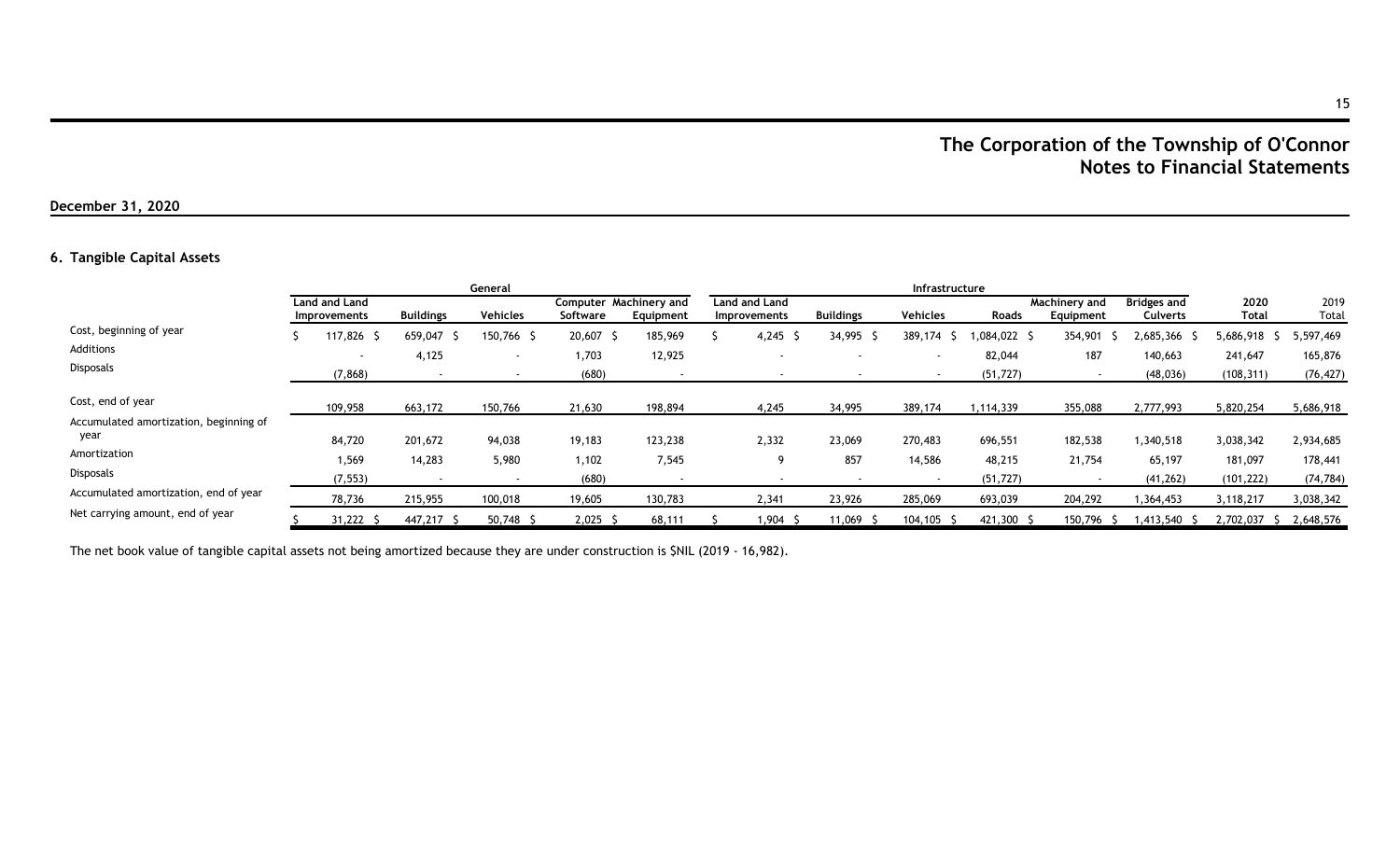### **December 31, 2020**

### **7. Accumulated Surplus**

The Township segregates its accumulated surplus into the following categories:

|                                                                                                                                                                                                                                                          | 2020                                                                | 2019                                                                |
|----------------------------------------------------------------------------------------------------------------------------------------------------------------------------------------------------------------------------------------------------------|---------------------------------------------------------------------|---------------------------------------------------------------------|
| Surpluses (deficits)<br>General fund<br>Investment in tangible capital assets<br>Unfunded debt                                                                                                                                                           | $(148, 448)$ \$<br>S<br>2,702,037                                   | (77, 609)<br>2,648,576<br>(21, 363)                                 |
| <b>Total surpluses</b>                                                                                                                                                                                                                                   | 2,553,589                                                           | 2,549,604                                                           |
| Reserves set aside for specific purposes by Council<br>For working capital<br>For roads equipment<br>For office equipment<br>For municipal building<br>For fire training and equipment<br>For infrastructure and disposal site<br>For levy stabilization | 62,979<br>30,000<br>11,258<br>27,023<br>13,974<br>89,000<br>111,117 | 36,043<br>17,713<br>11,258<br>27,023<br>16,074<br>89,000<br>152,147 |
| <b>Total reserves</b>                                                                                                                                                                                                                                    | 345,351                                                             | 349,258                                                             |
| <b>Accumulated surplus</b>                                                                                                                                                                                                                               | \$2,898,940<br>S.                                                   | 2,898,862                                                           |

The investment in tangible capital assets represents amounts already spent and invested in infrastructure and other non-financial assets.

Reserves represent funds set aside by By-law or Council resolution for specific purposes.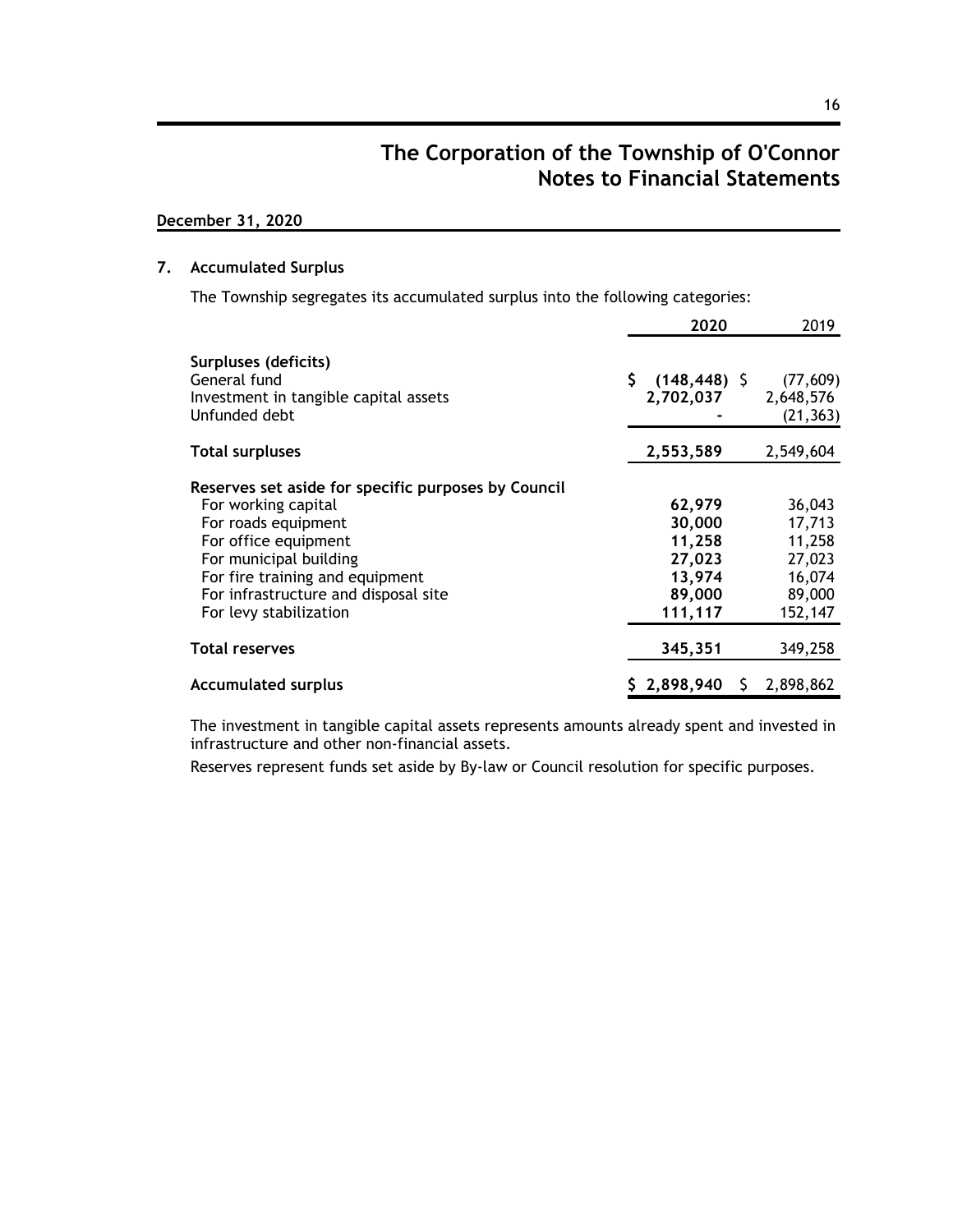**December 31, 2020**

### **8. Government Transfers**

|                                                                        |    | <b>Budget</b><br>2020<br>2020 |      |              | 2019    |  |  |
|------------------------------------------------------------------------|----|-------------------------------|------|--------------|---------|--|--|
| Federal                                                                |    |                               |      |              |         |  |  |
| AMO - Federal Gas Tax                                                  | \$ | 69,250                        | - \$ | $55,978$ \$  | 58,225  |  |  |
| Investing in Canada<br>Infrastructure Program                          |    | 72,203                        |      | 68,425       |         |  |  |
|                                                                        |    | 141,453                       |      | 124,403      | 58,225  |  |  |
| Provincial                                                             |    |                               |      |              |         |  |  |
| Ministry of Agriculture, Food and<br><b>Rural Affairs</b>              |    | 31,527                        |      | 31,977       |         |  |  |
| Ministry of Municipal Affairs and Housing<br>- Safe Restart            |    |                               |      | 16,331       |         |  |  |
| Ministry of Municipal Affairs and Housing<br>- Municipal Modernization |    |                               |      |              | 208,200 |  |  |
| Ministry of Municipal Affairs and Housing<br>Investing in Canada       |    |                               |      |              | 5,000   |  |  |
| Infrastructure Program                                                 |    | 40,108                        |      | 38,010       |         |  |  |
| Ontario Municipal Partnership Fund                                     |    | 158,900                       |      | 158,900      | 176,500 |  |  |
| Other                                                                  |    | 15,739                        |      | 15,677       | 42,264  |  |  |
|                                                                        |    | 246,274                       |      | 260,895      | 431,964 |  |  |
|                                                                        |    |                               |      |              |         |  |  |
| <b>Other Municipalities</b>                                            |    |                               |      |              |         |  |  |
| <b>Provincial Offences Act</b>                                         |    | 1,000                         |      | 1,206        | 1,736   |  |  |
|                                                                        | S  | 388,727                       | S    | $386,504$ \$ | 491,925 |  |  |

### **9. Expenses By Object**

|                                                                                                                                                                                                   | <b>Budget</b><br>2020                                     | 2020                                                      | 2019                                                              |
|---------------------------------------------------------------------------------------------------------------------------------------------------------------------------------------------------|-----------------------------------------------------------|-----------------------------------------------------------|-------------------------------------------------------------------|
| Salaries, wages and employee benefits<br>Interest on long-term debt<br>Materials and supplies<br>Contracted services<br>Rents and financial expenses<br><b>External transfers</b><br>Amortization | 434,454<br>274,416<br>26,925<br>520<br>237,022<br>181,097 | 440,863<br>347,181<br>26,578<br>426<br>241,204<br>181,097 | 445,329<br>2,200<br>327,010<br>24,840<br>13<br>228,627<br>178,441 |
|                                                                                                                                                                                                   | \$1,154,434                                               | \$1,237,349                                               | 1,206,460                                                         |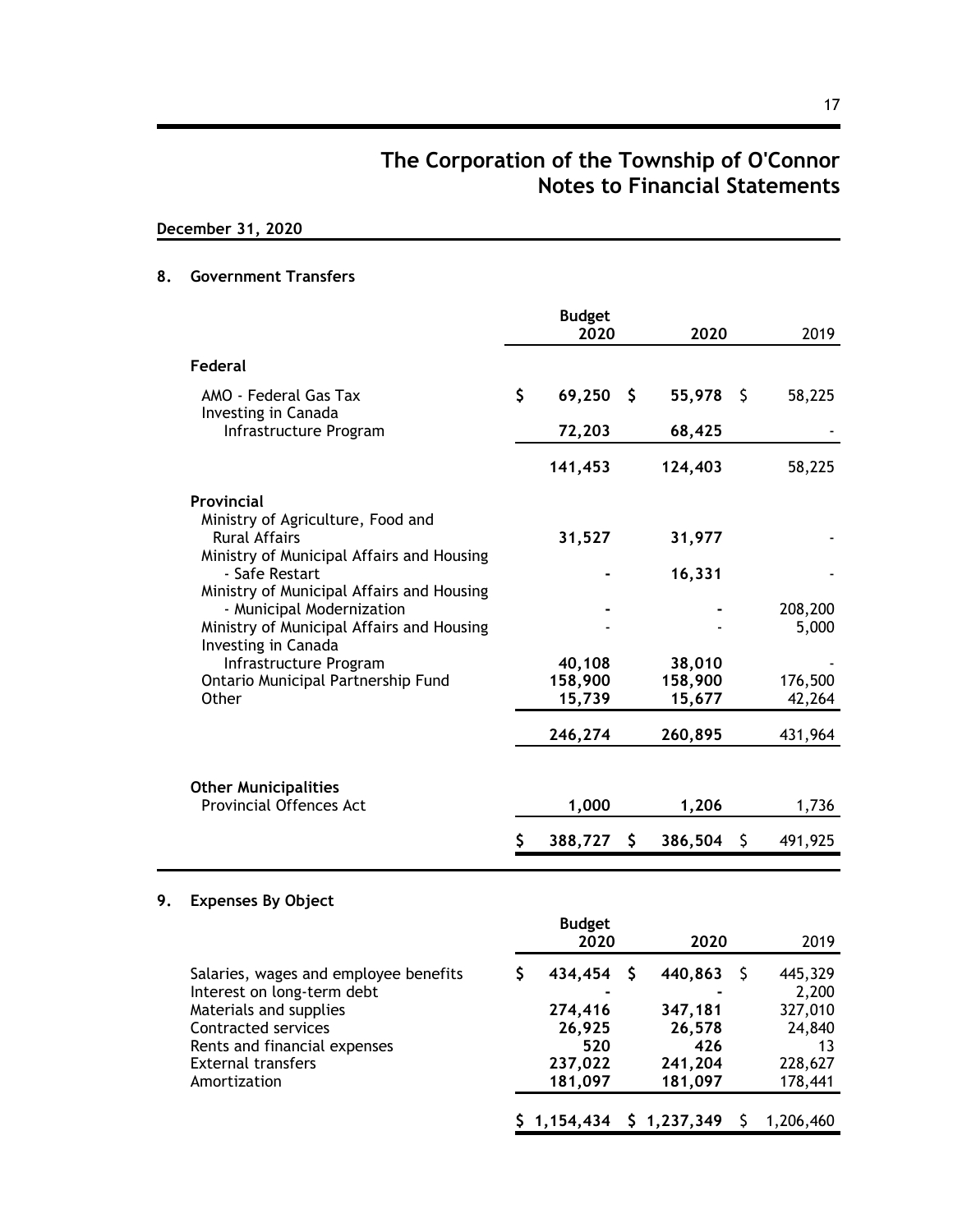#### **December 31, 2020**

#### **10. Pension and Employee Benefits**

The Township makes contributions to the Ontario Municipal Employees Retirement Fund (OMERS), which is a multi-employer plan, on behalf of its full time staff. The Plan is a defined benefit plan, which specifies the amount of the retirement benefit to be received by the employees based on the length of service and rates of pay.

OMERS provides pension services to over half a million active, deferred, and retired members and approximately 1,000 employers. Each year an independent actuary determines the funding status of OMERS Primary Pension Plan ("the Plan") by comparing the actuarial value of invested assets to the estimated present value of all pension benefits that members have earned to date. The most recent actuarial valuation of the Plan was conducted at December 31, 2020. The results of this valuation disclosed total actuarial liabilities of \$113.1 billion (\$107.7 billion in 2019) in respect of benefits accrued for service with actuarial assets at that date of \$109.8 billion (\$104.3 billion in 2019) indicating an actuarial deficit of \$3.3 billion (\$3.4 billion in 2019). Because OMERS is a multi-employer Plan, any pension plan surpluses or deficits are a joint responsibility of Ontario municipal organizations and their employees. As a result, the Township does not recognize any share of the OMERS pension surplus or deficit. Contributions made by the Township to OMERS for 2020 were \$28,839 (\$26,206 in 2019), which is included as an expense on the statement of operations and accumulated surplus.

#### **11. Budget**

The Financial Plan (Budget) By-Law adopted by Council on June 22, 2020 was not prepared on a basis consistent with that used to report actual results (Canadian public sector accounting standards). The budget was prepared on a modified accrual basis, while Canadian public sector accounting standards require a full accrual basis. The budget figures anticipated using surpluses accumulated in previous years to reduce current year expenses in excess of current year revenues. In addition, the budget expensed all tangible capital expenses rather than including amortization expense and included debt repayments as well. As a result, the budget figures presented in the statements of operations and accumulated surplus and changes in net assets represent the Financial Plan adopted by Council on June 22, 2020, with adjustments as follows:

| Financial Plan (Budget) Bylaw surplus for the year |            |
|----------------------------------------------------|------------|
| Add:                                               |            |
| Capital expenses                                   | 248,305    |
| Budgeted transfers to reserves                     | 7.122      |
| Prior year deficit included in budget              | 3,469      |
| Debt repayment                                     | 21,363     |
| Less:                                              |            |
| Budgeted transfers from reserves                   | (46, 030)  |
| Amortization                                       | (181, 097) |
| Budget surplus per statement of operations         | 53,132     |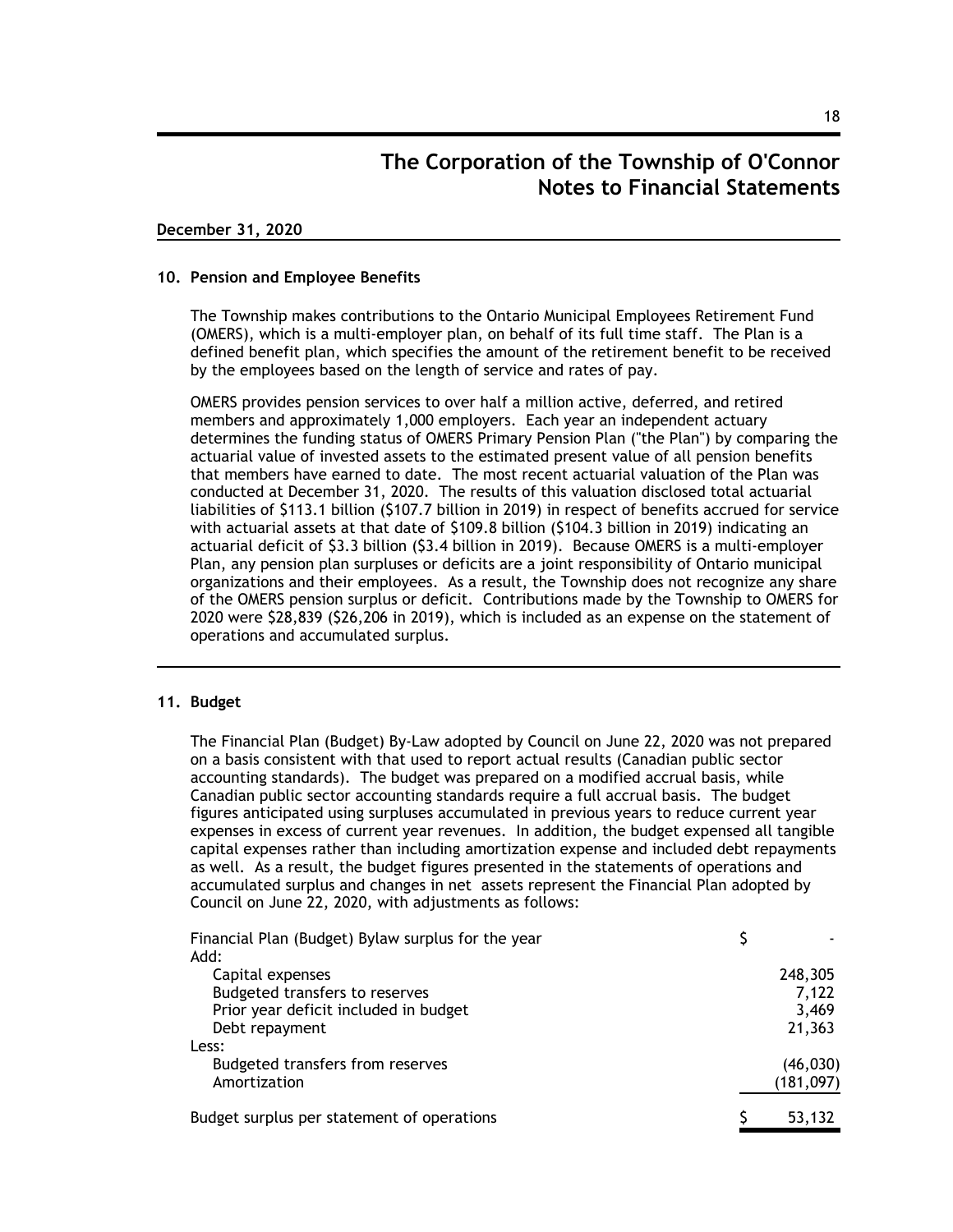### **December 31, 2020**

#### **12. Trust Funds**

The trust funds administered by the Township amounting to \$34,625 (2019 - \$31,925) have not been included in the statement of financial position nor have the operations been included in the statement of operations and accumulated surplus. At December 31, the trust fund balances are as follows:

|                                                                                                                     |    | 2020                 | 2019            |
|---------------------------------------------------------------------------------------------------------------------|----|----------------------|-----------------|
| Township of O'Connor Cemetery Perpetual Care Trust Fund<br>O'Connor Free Methodist Church Perpetual Care Trust Fund | S. | $26,479$ \$<br>8.146 | 23,929<br>7,996 |
|                                                                                                                     |    | $34,625$ \$          | 31,925          |

#### **13. Intangibles**

Any items inherited by right of the Crown, such as Crown lands, forests, water, and mineral resources, are not recognized in the financial statements as intangibles.

### **14. Comparative Figures**

Certain comparative figures have been reclassified to conform with current year financial statement presentation**.**

#### **15. Segmented Information**

The Corporation of the Township of O'Connor provides a wide range of services to its citizens. Distinguishable functional segments have been separately disclosed in the segmented information. The nature of the segments and the activities they encompass are as follows:

### a) General Government

General government is comprised of various administrative services including general administration and finance, the services of the Mayor and Council, the health and safety program, and the operation and maintenance of the Township office. Township office staff provide a variety of services for citizens plus provide support for other departments and programs. Assessment services, provided by Municipal Property Assessment Corporation, are responsible for providing services to both citizens and the Township.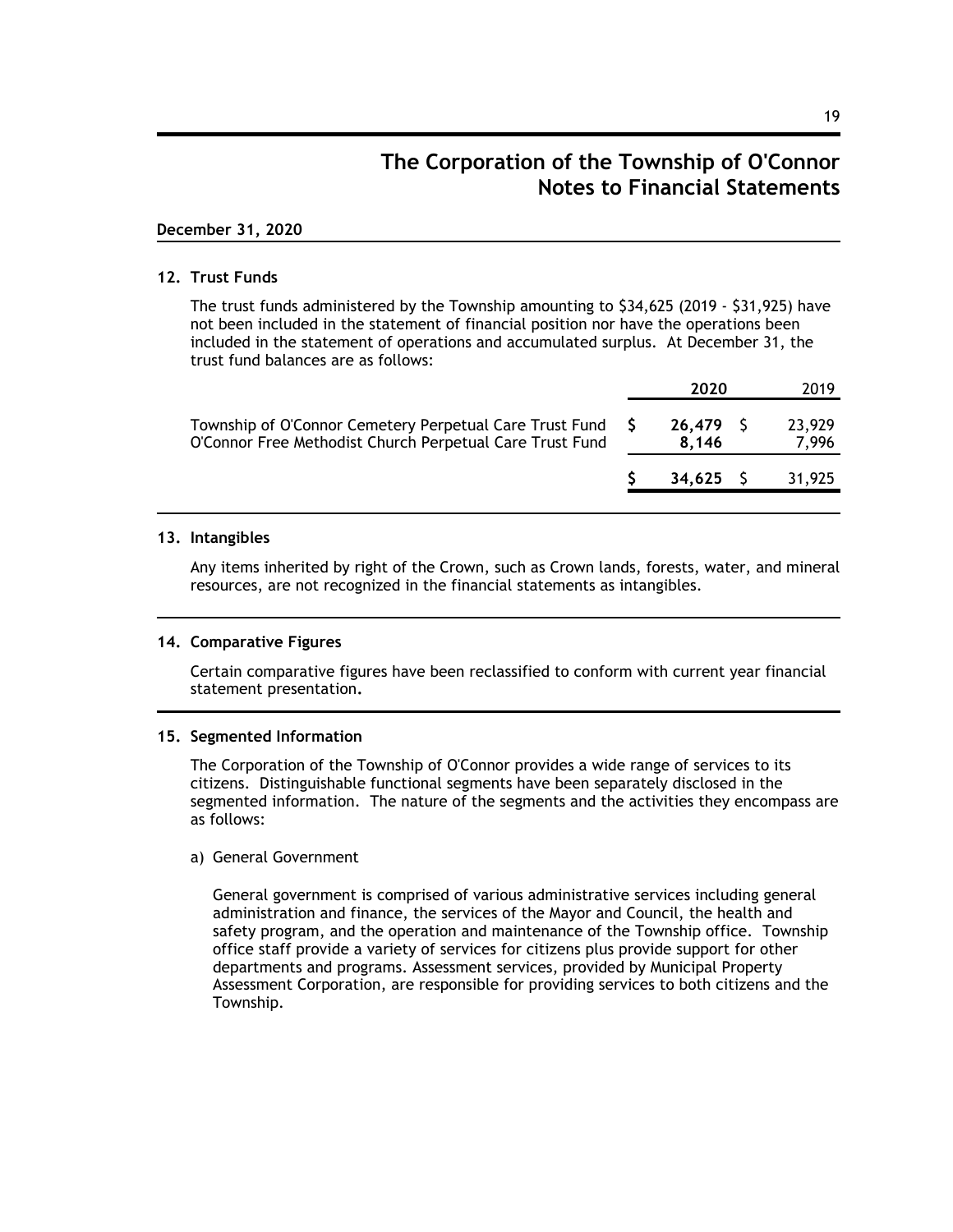#### **December 31, 2020**

### **17. Segmented Information** (cont'd)

b) Protection to Persons and Property

Protection services include fire, police, 911 and building inspection. The volunteer fire department is responsible for being the first response to emergencies in the Township and is responsible for staffing, training, and the maintenance of the fire halls, fleet, and personal protective and fire fighting equipment. Police services are contracted through the Ontario Provincial Police. Building inspections are completed to ensure compliance with building code and zoning requirements.

c) Transportation Services

Transportation services include roadway maintenance of the Municipal roadway systems, culverts, brushing and dust suppressant, flood control and winter control that includes plowing and salt/sand application. Included in this segment is maintenance of all public works equipment and the garage.

d) Environmental Services

The Township provides waste disposal at a landfill site and includes recycling and landfill site operations and waste minimization programs. Services provided by Lakehead Region Conservation Authority are also included. Recognition of the landfill closure and post-closure liability is included in this segment.

e) Health Services

Health services include public health services and ambulance services. Public health services cover the Township's contribution to the activities to the Thunder Bay District Health Unit. The Thunder Bay District Health Unit provides health information and prevention-related clinical services; advocates for healthy public policy; investigates reportable diseases; and upholds regulations that apply to public health. This reporting segment also covers the operation and maintenance of the O'Connor Cemetery.

f) Social and Family Services

Social and family services represent the Township's contribution to the activities of the District of Thunder Bay Social Services Administration Board ("TBDSSAB"). TBDSSAB is responsible for Ontario Works program delivery, child care services and social housing.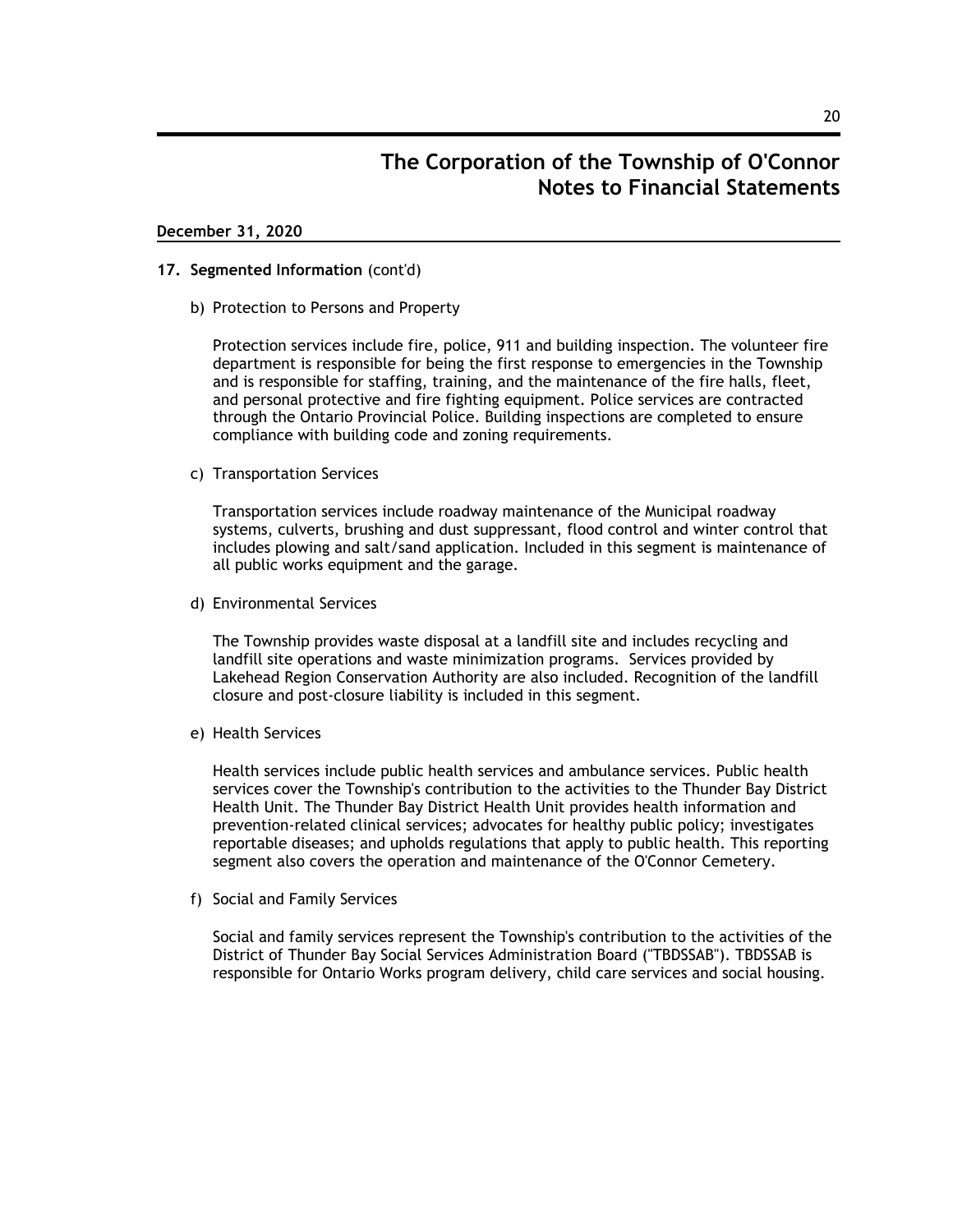#### **December 31, 2020**

### **17. Segmented Information** (cont'd)

g) Recreational and Cultural Services

Recreation and cultural services include recreation facilities and public library services. The Township provides for the development and maintenance of various recreational facilities. The public library services are contracted with the Oliver-Paipoonge Public Library Board and provides community access to local and global information resources that support lifelong learning, research and leisure activities.

h) Planning and Development

Planning and development manages rural development for business interest, environmental concerns, local community, and overall planning and community development including approval of all land development plans. The Township's contributions to the activities of the Lakehead Rural Planning Board are included in planning activities. The Township also has a Committee of Adjustment which deals with minor variances within the Township.

The accounting policies of the segments are the same as those described in the summary of significant accounting policies.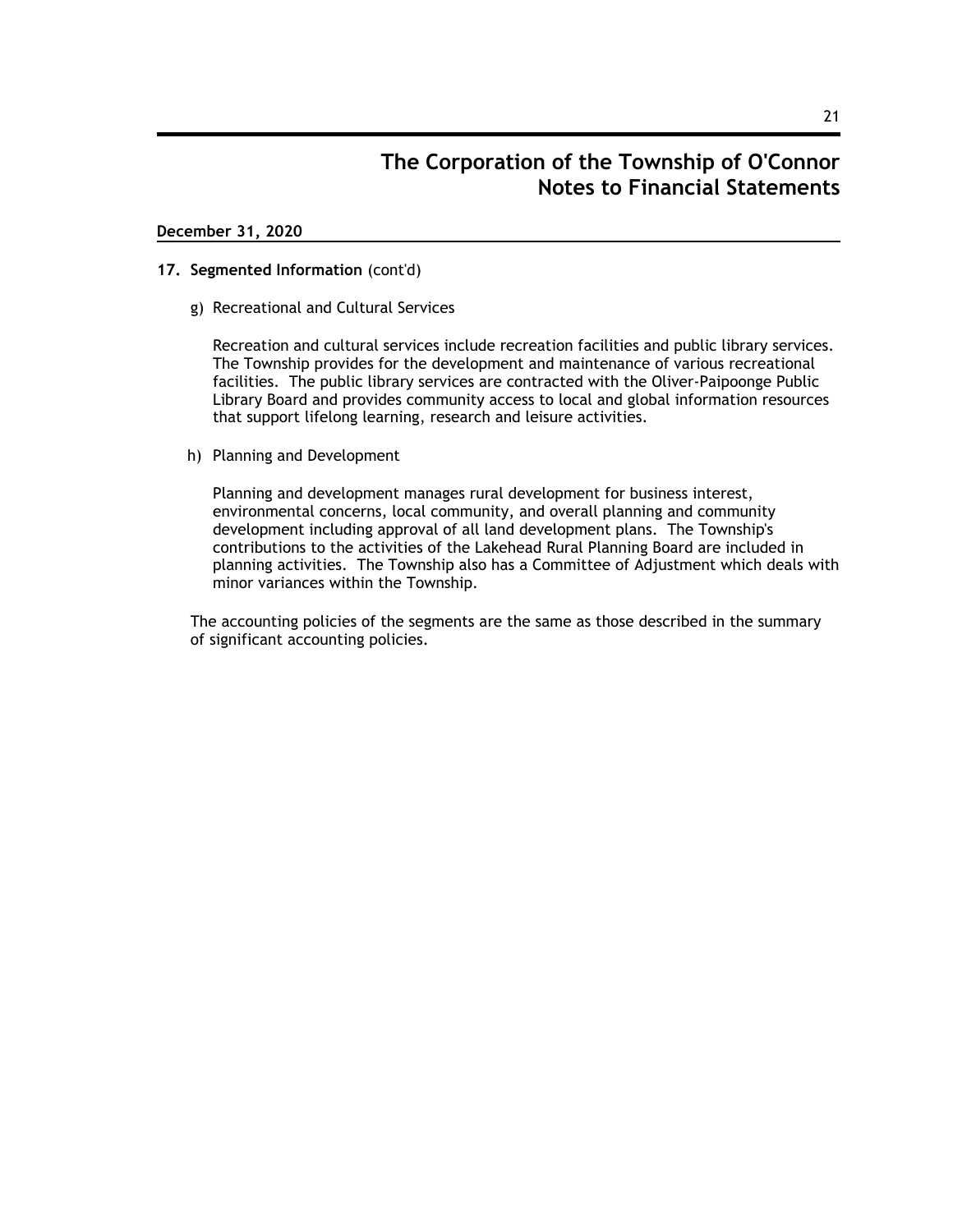### **December 31, 2020**

### **17. Segmented Information** (cont'd)

|                                               | General<br>Government | Protection to<br>Property | Services        | Persons and Transportation Environmental<br>Services | Health<br><b>Services</b> | Social and<br>Family<br>Services | Recreation                | and Cultural Planning and<br>Services Development | 2020<br><b>Total</b> |
|-----------------------------------------------|-----------------------|---------------------------|-----------------|------------------------------------------------------|---------------------------|----------------------------------|---------------------------|---------------------------------------------------|----------------------|
| Revenue                                       |                       |                           |                 |                                                      |                           |                                  |                           |                                                   |                      |
| <b>Taxation</b>                               | 774,875 \$            | $\sim$                    | \$              | $-5$<br>$-5$                                         | $-5$                      | $\blacksquare$                   | \$<br>$\mathcal{L}^{\pm}$ | $-5$<br>S                                         | 774,875              |
| Government transfers -                        |                       |                           |                 |                                                      |                           |                                  |                           |                                                   |                      |
| operating                                     | 176,715               | 39,651                    |                 |                                                      | 3,402                     | $\blacksquare$                   | 1,220                     |                                                   | 220,988              |
| Government transfers -                        |                       |                           |                 |                                                      |                           |                                  |                           |                                                   |                      |
| capital                                       | 9,136                 |                           | 156,380         |                                                      |                           |                                  |                           |                                                   | 165,516              |
| User fees and service<br>charges              | 1,429                 | 6,078                     | 10,217          | 8,643                                                | 1,400                     |                                  |                           |                                                   | 27,767               |
| Investment income                             | 3,596                 |                           |                 |                                                      |                           |                                  |                           |                                                   | 3,596                |
| Other revenues                                | 16,843                | 12,760                    | 21,496          |                                                      |                           |                                  |                           | 675                                               | 51,774               |
|                                               | 982,594               | 58,489                    | 188,093         | 8,643                                                | 4,802                     | $\blacksquare$                   | 1,220                     | 675                                               | 1,244,516            |
| <b>Expenses</b>                               |                       |                           |                 |                                                      |                           |                                  |                           |                                                   |                      |
| Salaries, wages and                           |                       |                           |                 |                                                      |                           |                                  |                           |                                                   |                      |
| employee benefits                             | 209,137               | 25,767                    | 178,608         | 21,252                                               | 6,099                     |                                  |                           |                                                   | 440,863              |
| Materials and supplies                        | 100,591               | 38,290                    | 125,304         | 82,996                                               |                           |                                  |                           |                                                   | 347,181              |
| <b>Contracted services</b>                    | 12,658                | 4,972                     | 1,638           | 6,090                                                |                           |                                  | 1,220                     |                                                   | 26,578               |
| Rents and financial                           | 426                   |                           |                 |                                                      |                           |                                  |                           |                                                   | 426                  |
| <b>External transfers</b>                     |                       | 78,067                    |                 | 4,620                                                | 73,192                    | 85,075                           |                           | 250                                               | 241,204              |
| Amortization                                  | 16,436                | 12,969                    | 150,618         | 1,074                                                |                           |                                  |                           |                                                   | 181,097              |
|                                               | 339,248               | 160,065                   | 456,168         | 116,032                                              | 79,291                    | 85,075                           | 1,220                     | 250                                               | 1,237,349            |
| Annual surplus (deficit)<br>before undernoted |                       |                           |                 |                                                      |                           |                                  |                           |                                                   |                      |
| item                                          | 643,346               | (101, 576)                | (268, 075)      | (107, 389)                                           | (74, 489)                 | (85,075)                         |                           | 425                                               | 7,167                |
| Loss on disposal of                           |                       |                           |                 |                                                      |                           |                                  |                           |                                                   |                      |
| tangible capital assets                       |                       |                           | (7,089)         |                                                      |                           |                                  |                           |                                                   | (7,089)              |
| Annual surplus (deficit) $\sqrt{5}$           | $643,346$ \$          | $(101, 576)$ \$           | $(275, 164)$ \$ | $(107, 389)$ \$                                      | $(74, 489)$ \$            | $(85,075)$ \$                    | - S                       | 425 \$                                            | 78                   |